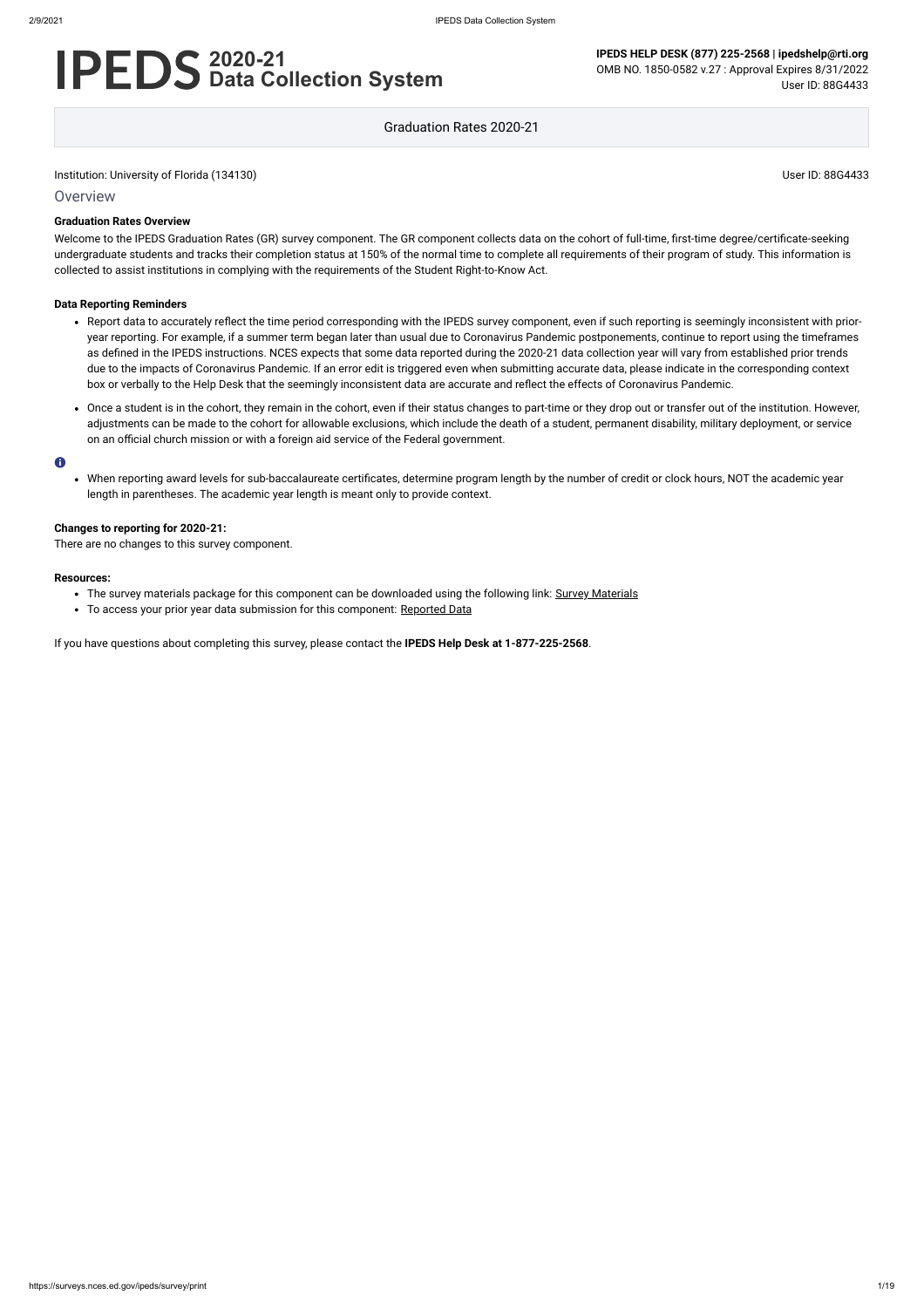### Institution: University of Florida (134130) Channels and the User ID: 88G4433

### **Establishing cohorts**

| Based on your institution's response to the predominant calendar system question (B3) on the Institutional Characteristics Header survey component from the IPEDS<br>Fall 2020 data collection. |                    |  |  |
|-------------------------------------------------------------------------------------------------------------------------------------------------------------------------------------------------|--------------------|--|--|
| your institution must report graduation rates data using a :                                                                                                                                    | <b>Fall Cohort</b> |  |  |

A [fall cohort](javascript:openglossary(219)) is used by institutions with standard academic terms (semester, trimester, quarter, 4-1-4). A [full-year cohort](javascript:openglossary(261)) is used by institutions offering primarily occupational/vocational programs and operating on a continuous basis.

- Report Hispanic/Latino individuals of any race as Hispanic/Latino
- Report race for non-Hispanic/Latino individuals only

NOTE: Reporting using the new race/ethnicity categories is now mandatory. On this screen you will need to revise your preloaded 2014 cohort of [full-time,](javascript:openglossary(259)) [first-time](javascript:openglossary(241)) [degree/certificate-seeking](javascript:openglossary(171)) [undergraduate](javascript:openglossary(677)) students to the new race/ethnicity categories (if applicable). For information and assistance with this, please visit the [IPEDS Race/Ethnicity](https://nces.ed.gov/ipeds/report-your-data/resource-center-race-ethnicity) Information Center.

#### Reporting Reminder:

#### **Men**

| Screen 1 of 2                             | Cohort year 2014 |                |  |
|-------------------------------------------|------------------|----------------|--|
|                                           | Initial cohort   | Revised cohort |  |
|                                           |                  | (Column 01)    |  |
| Nonresident alien                         | 23               | 20             |  |
| Hispanic/Latino                           | 492              | 497            |  |
| American Indian or Alaska Native          | 3                | 3              |  |
| Asian                                     | 260              | 243            |  |
| <b>Black or African American</b>          | 123              | 123            |  |
| Native Hawaiian or Other Pacific Islander | 5                | 22             |  |
| <b>White</b>                              | 1,615            | 1,624          |  |
| Two or more races                         | 83               | 90             |  |
| Race and ethnicity unknown                | 75               | 61             |  |
| <b>Total men</b>                          | 2,679            | 2,683          |  |

| Screen 1 of 2                             | Cohort year 2014 |                |  |
|-------------------------------------------|------------------|----------------|--|
|                                           | Initial cohort   | Revised cohort |  |
|                                           |                  | (Column 01)    |  |
| Nonresident alien                         | 40               | 39             |  |
| Hispanic/Latino                           | 812              | 815            |  |
| American Indian or Alaska Native          | 3                | 5              |  |
| <b>Asian</b>                              | 340              | 303            |  |
| <b>Black or African American</b>          | 237              | 238            |  |
| Native Hawaiian or Other Pacific Islander | 3                | 36             |  |
| White                                     | 2,144            | 2,157          |  |
| Two or more races                         | 122              | 127            |  |
| Race and ethnicity unknown                | 95               | 83             |  |
| <b>Total women</b>                        | 3,796            | 3,803          |  |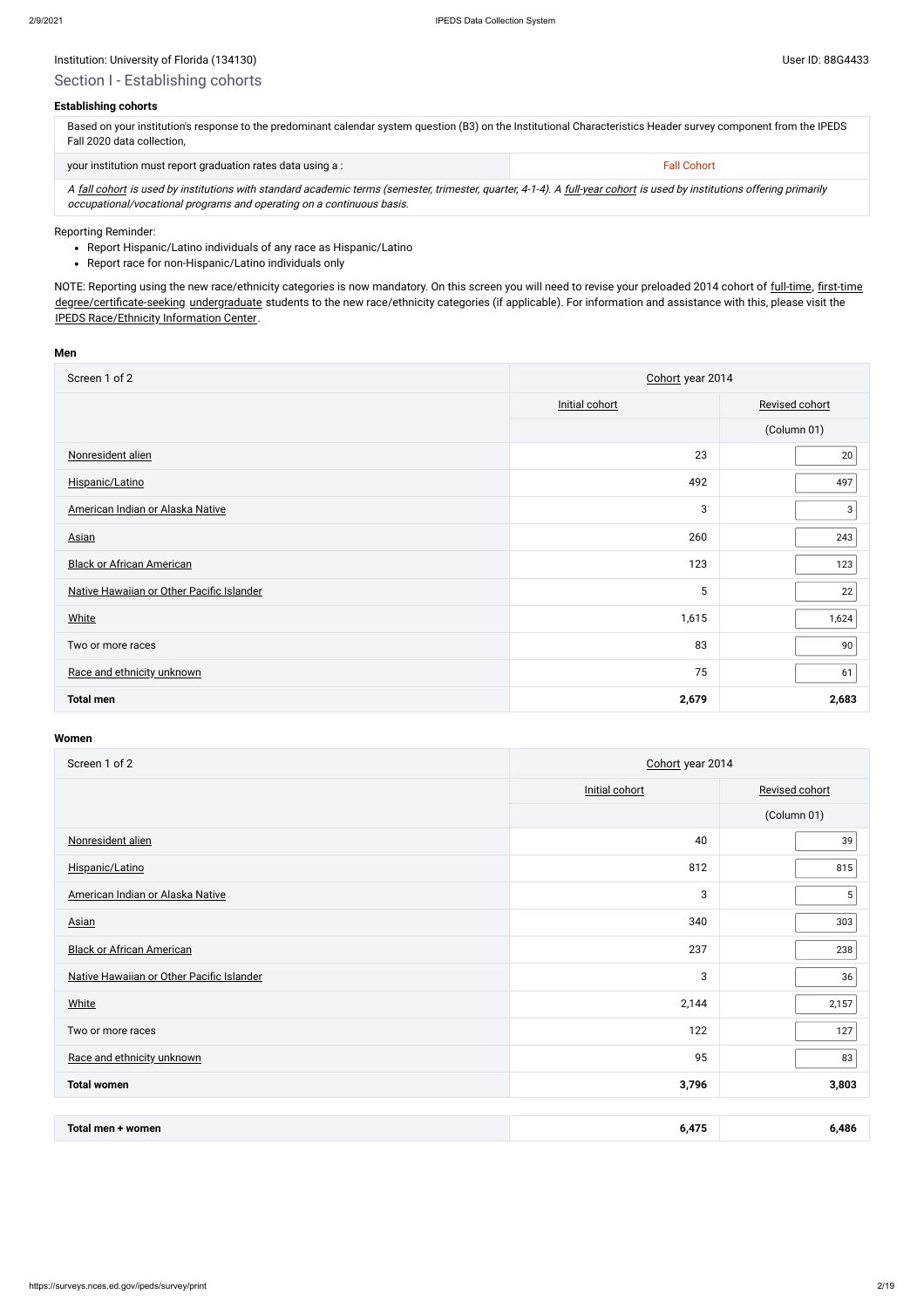# Section I - Establishing cohorts

- Incoming students seeking a [bachelor's](javascript:openglossary(77)) degree should be reported in Column 02. Column 03 will then be generated for you. Column 03 is meant to include any [full-time](javascript:openglossary(259)), [first-time](javascript:openglossary(241)) entering students who were seeking a degree or certificate other than a bachelor's degree, such as an [associate's](javascript:openglossary(55)) degree or undergraduate certificate.
- If you have no changes to the preloaded data on this screen, click the "Save and Next" button to generate additional screens for reporting completers and transfers/exclusions.

- Report Hispanic/Latino individuals of any race as Hispanic/Latino
- Report race for non-Hispanic/Latino individuals only

### **Establishing cohorts**

#### **Men**

| Screen 2 of 2                             |             | Cohort year 2014                                     |                                                                                                                   |  |  |
|-------------------------------------------|-------------|------------------------------------------------------|-------------------------------------------------------------------------------------------------------------------|--|--|
|                                           | Cohort      | Bachelor's or equivalent<br>degree-seeking subcohort | Other degree/certificate-seeking<br>subcohort<br>(Cohort minus Bachelor's or equivalent degree-seeking subcohort) |  |  |
|                                           | (Column 01) | (Column 02)                                          | (Column 03)                                                                                                       |  |  |
| Nonresident alien                         | 20          | 20                                                   | 0                                                                                                                 |  |  |
| Hispanic/Latino                           | 497         | 489                                                  | 8                                                                                                                 |  |  |
| American Indian or Alaska Native          | 3           | 3                                                    | 0                                                                                                                 |  |  |
| <b>Asian</b>                              | 243         | 238                                                  | 5                                                                                                                 |  |  |
| <b>Black or African American</b>          | 123         | 123                                                  | 0                                                                                                                 |  |  |
| Native Hawaiian or Other Pacific Islander | 22          | 22                                                   | 0                                                                                                                 |  |  |
| <b>White</b>                              | 1,624       | 1,580                                                | 44                                                                                                                |  |  |
| Two or more races                         | 90          | 89                                                   | 1                                                                                                                 |  |  |
| Race and ethnicity unknown                | 61          | 60                                                   | 1                                                                                                                 |  |  |
| <b>Total men</b>                          | 2,683       | 2,624                                                | 59                                                                                                                |  |  |

| Screen 2 of 2                             | Cohort year 2014 |                                                      |                                                                                                                   |  |  |
|-------------------------------------------|------------------|------------------------------------------------------|-------------------------------------------------------------------------------------------------------------------|--|--|
|                                           | Cohort           | Bachelor's or equivalent<br>degree-seeking subcohort | Other degree/certificate-seeking<br>subcohort<br>(Cohort minus Bachelor's or equivalent degree-seeking subcohort) |  |  |
|                                           | (Column 01)      | (Column 02)                                          | (Column 03)                                                                                                       |  |  |
| Nonresident alien                         | 39               | 39                                                   | $\mathbf 0$                                                                                                       |  |  |
| Hispanic/Latino                           | 815              | 807                                                  | 8                                                                                                                 |  |  |
| American Indian or Alaska Native          | 5                | 5                                                    | $\mathbf 0$                                                                                                       |  |  |
| <b>Asian</b>                              | 303              | 299                                                  | 4                                                                                                                 |  |  |
| <b>Black or African American</b>          | 238              | 236                                                  | $\mathbf{2}$                                                                                                      |  |  |
| Native Hawaiian or Other Pacific Islander | 36               | 36                                                   | $\mathbf 0$                                                                                                       |  |  |
| White                                     | 2,157            | 2,119                                                | 38                                                                                                                |  |  |
| Two or more races                         | 127              | 126                                                  | 1                                                                                                                 |  |  |
| Race and ethnicity unknown                | 83               | 82                                                   | 1                                                                                                                 |  |  |
| <b>Total women</b>                        | 3,803            | 3,749                                                | 54                                                                                                                |  |  |
|                                           |                  |                                                      |                                                                                                                   |  |  |

| 2.272<br>6.486<br>women<br>-lotal men +<br>$\overline{\phantom{a}}$ | . . |
|---------------------------------------------------------------------|-----|
|---------------------------------------------------------------------|-----|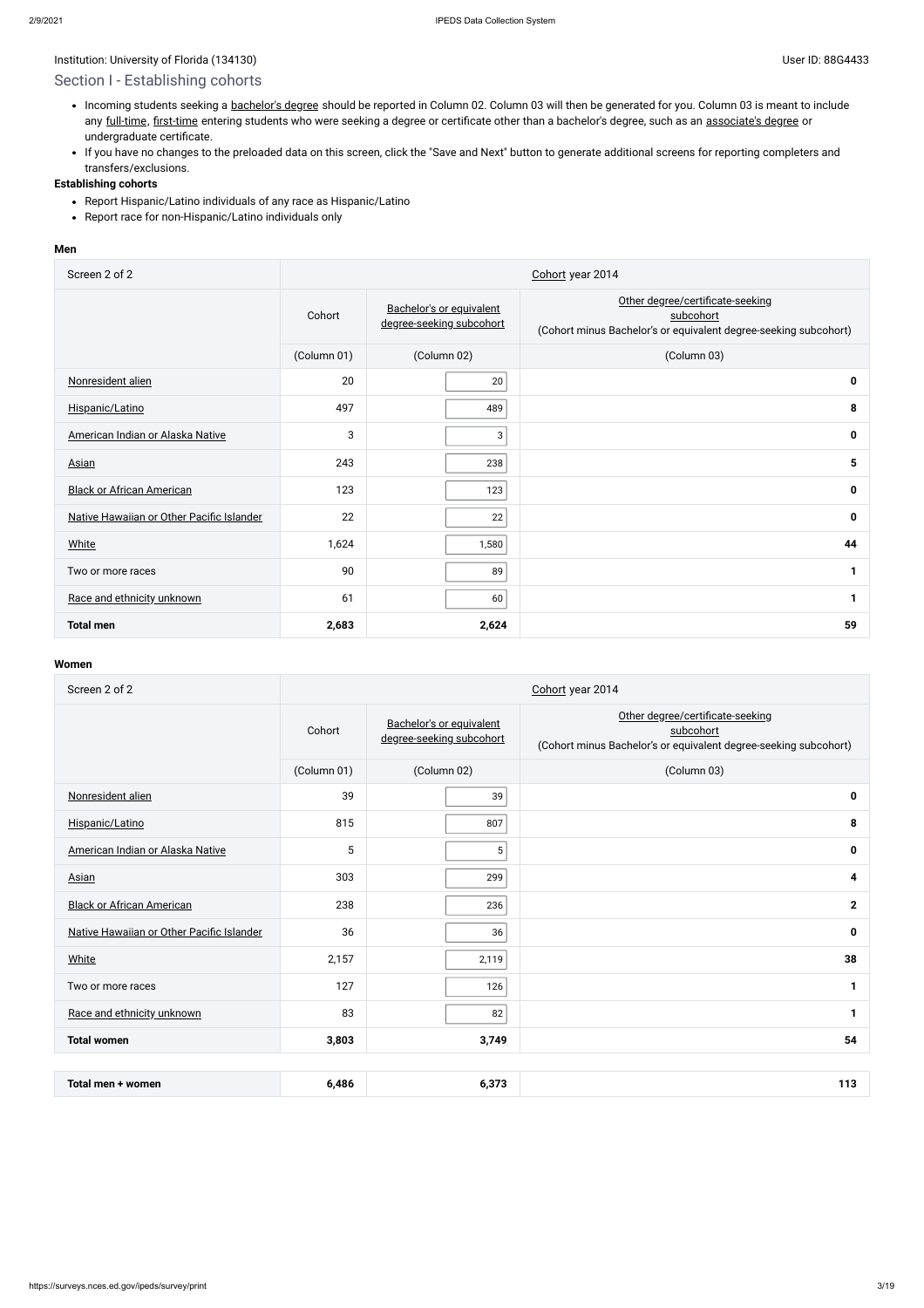# Section II - Bachelor's or equivalent degree-seeking subcohort - Completers within 150%

- In the columns below, report the status of the bachelor's [degree-seeking](javascript:openglossary(79)) subcohort of students listed in Column 10.
- Of the students in Column 10, those who attained a degree or certificate OTHER THAN A BACHELOR'S DEGREE within 150% of the normal time to complete the program as of August 31, 2020 should be reported in either Column 11 or 12, depending on the length of the program completed.
- Of the students in Column 10, those who attained a [bachelor's](javascript:openglossary(77)) degree or equivalent within 150% of normal time should be reported in Column 18.

- Report Hispanic/Latino individuals of any race as Hispanic/Latino
- Report race for non-Hispanic/Latino individuals only

### **Subcohort of [full-time](javascript:openglossary(259)), [first-time](javascript:openglossary(241)) students seeking a bachelor's or equivalent degree**

### **Men**

| Screen 1 of 4                                          | Cohort year 2014                        |                                                                                   |                                                                                                  |                                                      |                              |  |
|--------------------------------------------------------|-----------------------------------------|-----------------------------------------------------------------------------------|--------------------------------------------------------------------------------------------------|------------------------------------------------------|------------------------------|--|
|                                                        | Bachelor's or                           |                                                                                   | Subcohort students who completed their program within 150% of normal time to completion          | Total                                                |                              |  |
|                                                        | equivalent degree-<br>seeking subcohort | <b>O</b> Completers of programs of<br>less than 2 academic yrs (or<br>equivalent) | <b>O</b> Completers of programs of at<br>least 2 but less than 4 academic yrs<br>(or equivalent) | Completers of<br>bachelor's or<br>equivalent degrees | completers<br>within<br>150% |  |
|                                                        | (Column 10)                             | (Column 11)                                                                       | (Column 12)                                                                                      | (Column 18)                                          | (Column<br>29)               |  |
| Nonresident<br>alien                                   | 20                                      |                                                                                   |                                                                                                  | 14                                                   | 14                           |  |
| Hispanic/Latino                                        | 489                                     |                                                                                   |                                                                                                  | 407                                                  | 407                          |  |
| American Indian<br>or Alaska Native                    | 3                                       |                                                                                   |                                                                                                  | $\overline{2}$                                       | $\mathbf{2}$                 |  |
| Asian                                                  | 238                                     |                                                                                   |                                                                                                  | 206                                                  | 206                          |  |
| <b>Black or African</b><br>American                    | 123                                     |                                                                                   |                                                                                                  | 91                                                   | 91                           |  |
| <b>Native Hawaiian</b><br>or Other Pacific<br>Islander | 22                                      |                                                                                   |                                                                                                  | 15                                                   | 15                           |  |
| <b>White</b>                                           | 1,580                                   |                                                                                   |                                                                                                  | 1,379                                                | 1,379                        |  |
| Two or more<br>races                                   | 89                                      |                                                                                   |                                                                                                  | 77                                                   | 77                           |  |
| Race and<br>ethnicity<br>unknown                       | 60                                      |                                                                                   |                                                                                                  | 48                                                   | 48                           |  |
| <b>Total men</b>                                       | 2,624                                   | $\pmb{0}$                                                                         | $\mathbf 0$                                                                                      | 2,239                                                | 2,239                        |  |

| Screen 1 of 4                                          | Cohort year 2014                        |                                                                                   |                                                                                                  |                                                      |                              |  |
|--------------------------------------------------------|-----------------------------------------|-----------------------------------------------------------------------------------|--------------------------------------------------------------------------------------------------|------------------------------------------------------|------------------------------|--|
|                                                        | Bachelor's or                           |                                                                                   | Subcohort students who completed their program within 150% of normal time to completion          | Total                                                |                              |  |
|                                                        | equivalent degree-<br>seeking subcohort | <b>O</b> Completers of programs of<br>less than 2 academic yrs (or<br>equivalent) | <b>O</b> Completers of programs of at<br>least 2 but less than 4 academic yrs<br>(or equivalent) | Completers of<br>bachelor's or<br>equivalent degrees | completers<br>within<br>150% |  |
|                                                        | (Column 10)                             | (Column 11)                                                                       | (Column 12)                                                                                      | (Column 18)                                          | (Column<br>29)               |  |
| Nonresident<br>alien                                   | 39                                      |                                                                                   |                                                                                                  | 29                                                   | 29                           |  |
| Hispanic/Latino                                        | 807                                     |                                                                                   |                                                                                                  | 735                                                  | 735                          |  |
| American Indian<br>or Alaska Native                    | 5                                       |                                                                                   |                                                                                                  | 5                                                    | 5                            |  |
| Asian                                                  | 299                                     |                                                                                   |                                                                                                  | 272                                                  | 272                          |  |
| <b>Black or African</b><br>American                    | 236                                     |                                                                                   |                                                                                                  | 206                                                  | 206                          |  |
| <b>Native Hawaiian</b><br>or Other Pacific<br>Islander | 36                                      |                                                                                   |                                                                                                  | 35                                                   | 35                           |  |
| <b>White</b>                                           | 2,119                                   |                                                                                   |                                                                                                  | 1,952                                                | 1,952                        |  |
| Two or more<br>races                                   | 126                                     |                                                                                   |                                                                                                  | 111                                                  | 111                          |  |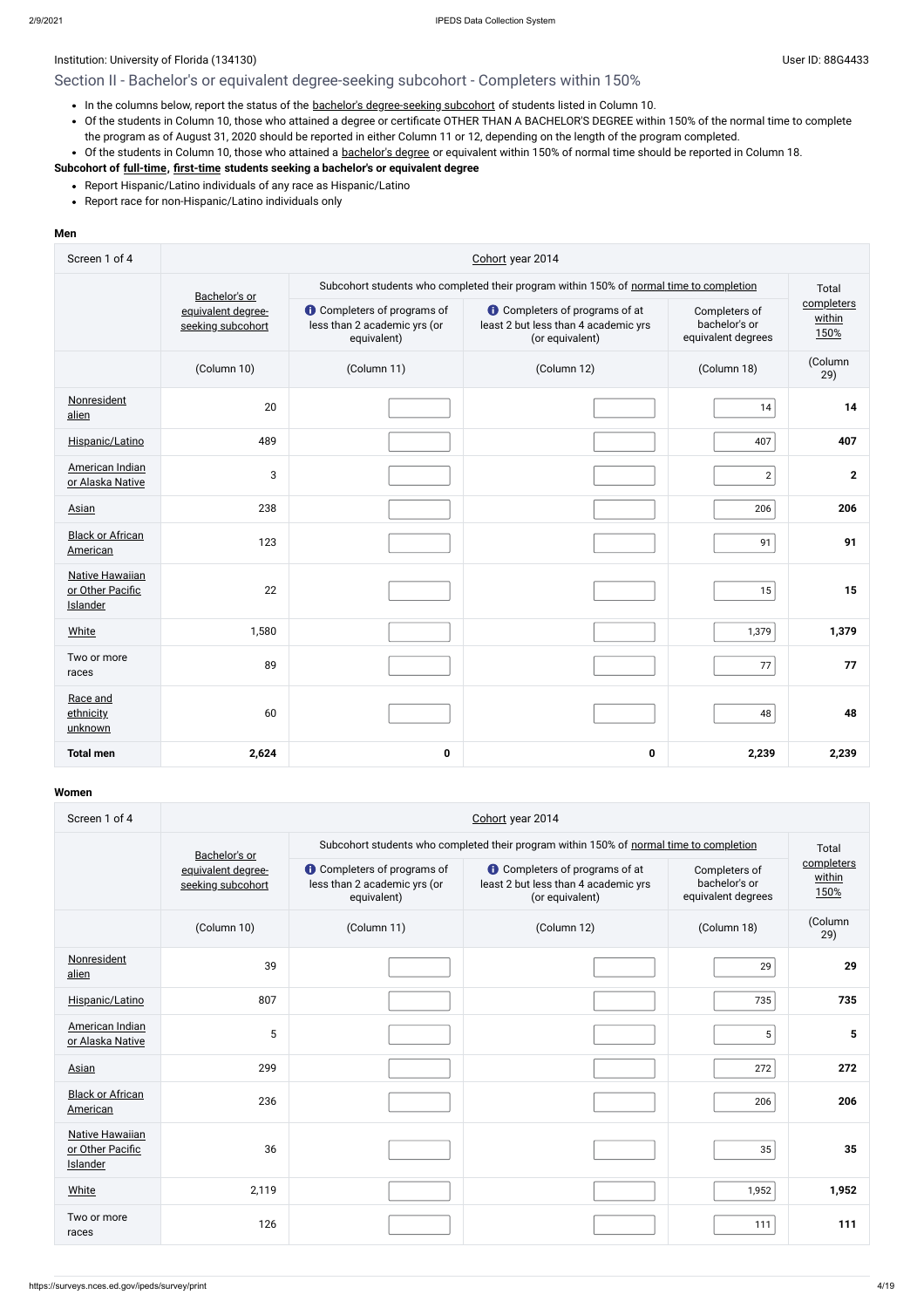### 2/9/2021 IPEDS Data Collection System

| Race and<br>ethnicity<br>unknown | 82    |   |   | 73    | 73    |
|----------------------------------|-------|---|---|-------|-------|
| <b>Total women</b>               | 3,749 | 0 | 0 | 3,418 | 3,418 |
|                                  |       |   |   |       |       |
| Total men +<br>women             | 6,373 | 0 | 0 | 5,657 | 5,657 |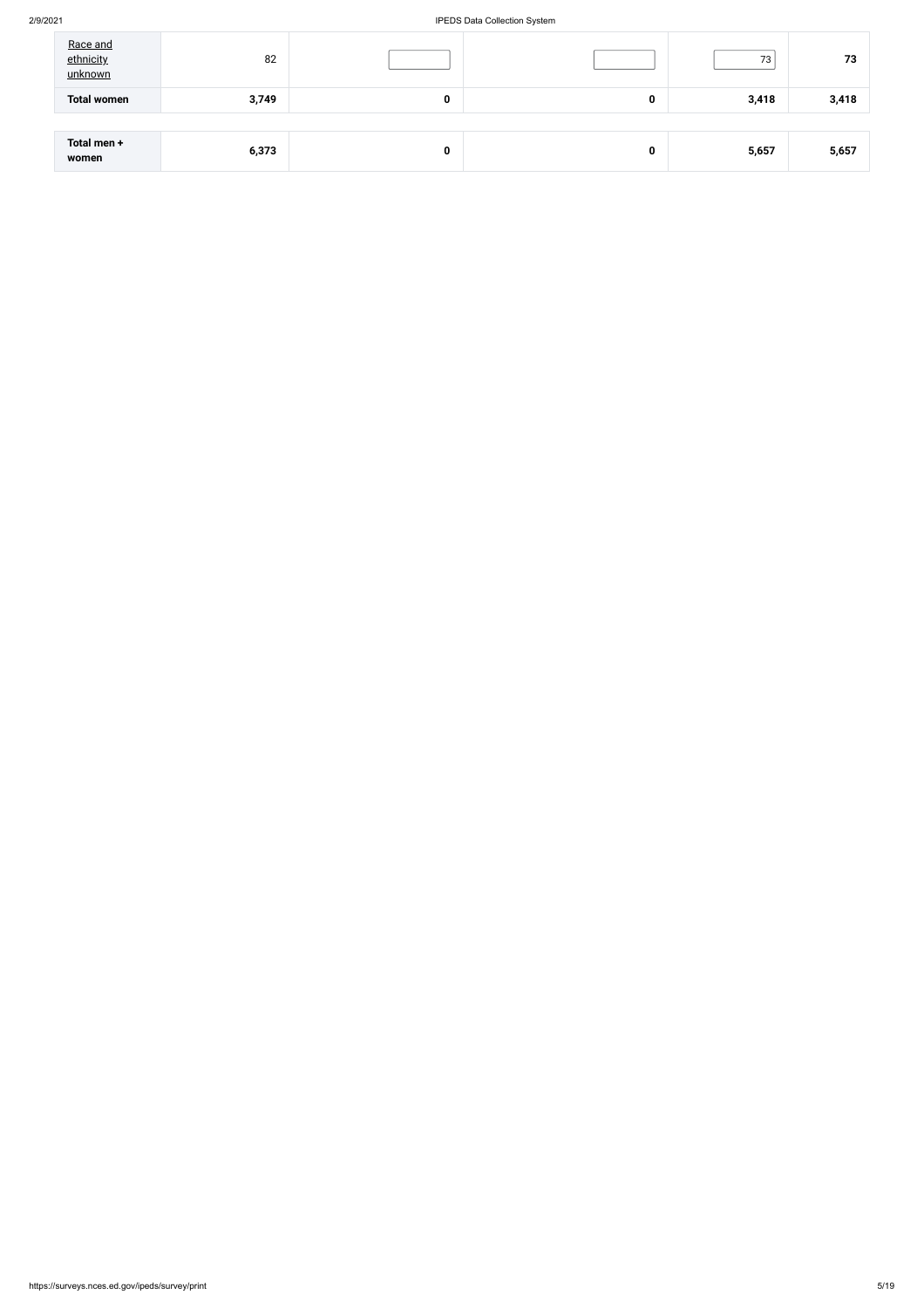# Institution: University of Florida (134130) Contract the User ID: 88G4433 User ID: 88G4433 Section II - Bachelor's completers by length of time to degree

Those students in the bachelor's or equivalent [degree-seeking](javascript:openglossary(79)) subcohort who attained a [bachelor's](javascript:openglossary(77)) degree or equivalent within 150% of normal time to [completion](javascript:openglossary(421)), as reported on the previous screen, are listed in Column 18. In Column 19, report the number of these students who earned a bachelor's degree in 4 years. In Column 20, report the number of these students who earned a bachelor's degree in 5 years. Column 21 will be calculated for you.

- Report Hispanic/Latino individuals of any race as Hispanic/Latino
- Report race for non-Hispanic/Latino individuals only

### **Subcohort of [full-time](javascript:openglossary(259)), [first-time](javascript:openglossary(241)) students seeking a bachelor's or equivalent degree**

#### **Men**

| Screen 2 of 4                                | Cohort year 2014                 |                                                                |                                              |                                                                      |                                      |  |
|----------------------------------------------|----------------------------------|----------------------------------------------------------------|----------------------------------------------|----------------------------------------------------------------------|--------------------------------------|--|
|                                              | Bachelor's or equivalent degree- | Completed<br>bachelor's degree<br>or equivalent within<br>150% |                                              | Subcohort students who attained a bachelor's degree or<br>equivalent |                                      |  |
|                                              | seeking subcohort                |                                                                | Completed the<br>program in<br>4 yrs or less | Completed the<br>program in<br>5 yrs                                 | Completed the<br>program in<br>6 yrs |  |
|                                              | (Column 10)                      | (Column 18)                                                    | (Column 19)                                  | (Column 20)                                                          | (Column 21)                          |  |
| Nonresident alien                            | 20                               | 14                                                             | 12                                           | $\overline{2}$                                                       | 0                                    |  |
| Hispanic/Latino                              | 489                              | 407                                                            | 244                                          | 140                                                                  | 23                                   |  |
| American Indian or Alaska<br><b>Native</b>   | 3                                | $\overline{2}$                                                 | $\mathbf{1}$                                 | 1                                                                    | $\pmb{0}$                            |  |
| Asian                                        | 238                              | 206                                                            | 134                                          | 65                                                                   | $\overline{\mathbf{z}}$              |  |
| <b>Black or African American</b>             | 123                              | 91                                                             | 53                                           | 34                                                                   | 4                                    |  |
| Native Hawaiian or Other<br>Pacific Islander | 22                               | 15                                                             | 10                                           | 4                                                                    | 1                                    |  |
| White                                        | 1,580                            | 1,379                                                          | 884                                          | 450                                                                  | 45                                   |  |
| Two or more races                            | 89                               | 77                                                             | 46                                           | 28                                                                   | $\mathbf{3}$                         |  |
| Race and ethnicity unknown                   | 60                               | 48                                                             | 27                                           | 17                                                                   | 4                                    |  |
| <b>Total men</b>                             | 2,624                            | 2,239                                                          | 1,411                                        | 741                                                                  | 87                                   |  |

| Screen 2 of 4                                | Cohort year 2014                 |                                |                                                                      |                                      |                                      |  |
|----------------------------------------------|----------------------------------|--------------------------------|----------------------------------------------------------------------|--------------------------------------|--------------------------------------|--|
|                                              | Bachelor's or equivalent degree- | Completed<br>bachelor's degree | Subcohort students who attained a bachelor's degree or<br>equivalent |                                      |                                      |  |
|                                              | seeking subcohort                | or equivalent within<br>150%   | Completed the<br>program in<br>4 yrs or less                         | Completed the<br>program in<br>5 yrs | Completed the<br>program in<br>6 yrs |  |
|                                              | (Column 10)                      | (Column 18)                    | (Column 19)                                                          | (Column 20)                          | (Column 21)                          |  |
| Nonresident alien                            | 39                               | 29                             | 26                                                                   | 3                                    | 0                                    |  |
| Hispanic/Latino                              | 807                              | 735                            | 615                                                                  | 107                                  | 13                                   |  |
| American Indian or Alaska<br><b>Native</b>   | 5                                | $\sqrt{5}$                     | 3                                                                    | $\sqrt{2}$                           | 0                                    |  |
| Asian                                        | 299                              | 272                            | 229                                                                  | 37                                   | 6                                    |  |
| <b>Black or African American</b>             | 236                              | 206                            | 168                                                                  | 31                                   | $\overline{7}$                       |  |
| Native Hawaiian or Other<br>Pacific Islander | 36                               | 35                             | 31                                                                   | $\overline{\mathbf{4}}$              | $\mathbf 0$                          |  |
| White                                        | 2,119                            | 1,952                          | 1,651                                                                | 272                                  | 29                                   |  |
| Two or more races                            | 126                              | 111                            | 87                                                                   | 23                                   | $\mathbf{1}$                         |  |
| Race and ethnicity unknown                   | 82                               | 73                             | 64                                                                   | 9                                    | 0                                    |  |
| <b>Total women</b>                           | 3,749                            | 3,418                          | 2,874                                                                | 488                                  | 56                                   |  |

| 1.285<br>$\sim$ $-$<br>$\sim$<br>ຳາດ<br>women<br>Total men<br>. כס.נ<br>u.u<br>$\cdot$ . 2. 2. $\cdot$ | $\overline{\phantom{a}}$<br>,,,<br>-- |
|--------------------------------------------------------------------------------------------------------|---------------------------------------|
|--------------------------------------------------------------------------------------------------------|---------------------------------------|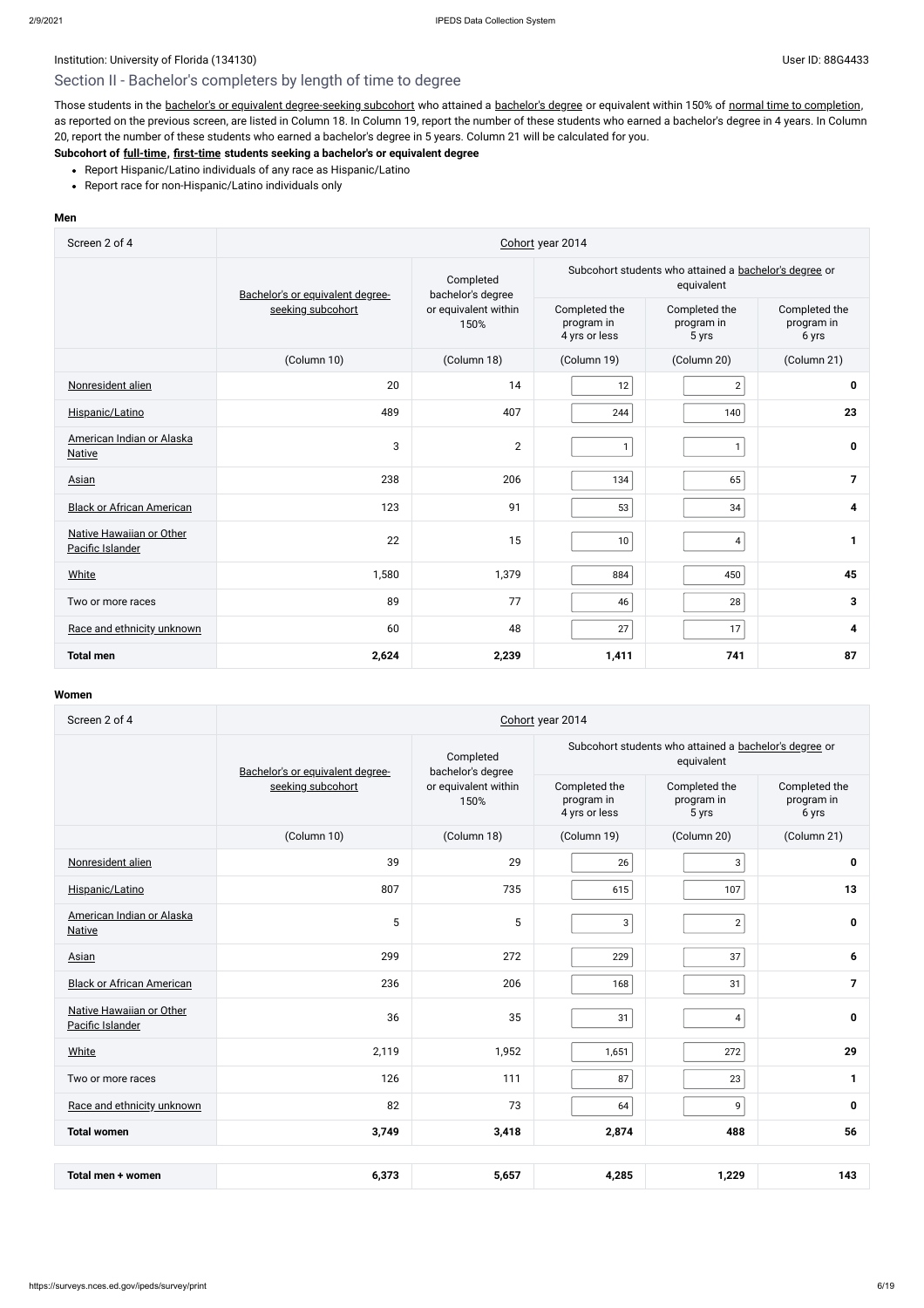### Section II - Bachelor's or equivalent degree-seeking subcohort - Transfers/exclusions

- . In the columns below, report the status of those students in the BACHELOR'S OR EQUIVALENT [DEGREE-SEEKING SUBCOHORT](javascript:openglossary(79)) listed in Column 10 who did not complete a program within 150% of normal time to [completion](javascript:openglossary(421)).
- Report [transfers-out](javascript:openglossary(657)) who did not complete a program in Column 30. If the mission of your institution includes providing substantial preparation for students to enroll in another eligible institution WITHOUT having completed a program, you must report transfer-out data in Column 30. A school is required to report only on those students that the school knows have transferred to another eligible institution. A school must document that the student actually transferred. If it is not part of your mission, you may report transfer-out data if you wish.
- Report eligible [exclusions](javascript:openglossary(207)) from the subcohort in Column 45. The ONLY allowable categories for this column are: Students who died or became permanently disabled Students who left school to serve in the armed forces (or have been called up to active duty) Students who left school to serve with a foreign aid service of the Federal Government Students who left school to serve on an official church mission
- Column 52 [No longer enrolled] will be calculated for you. This includes students who have dropped out as well as those who completed in greater than 150%  $\bullet$ of normal time.

• If you do not have any values to report in either Column 30, 45, or 51, you must enter at least one zero in a field on this screen to continue.

### **Subcohort of [full-time](javascript:openglossary(259)), [first-time](javascript:openglossary(241)) students seeking a bachelor's or equivalent degree**

- Report Hispanic/Latino individuals of any race as Hispanic/Latino
- Report race for non-Hispanic/Latino individuals only

#### **Men**

| Screen 3 of 4                                | Cohort year 2014                                           |                                    |                                |                     |                |                       |  |
|----------------------------------------------|------------------------------------------------------------|------------------------------------|--------------------------------|---------------------|----------------|-----------------------|--|
|                                              | Bachelor's or<br>equivalent<br>degree-seeking<br>subcohort | Total<br>completers<br>within 150% | Total transfer-out<br>students | Total<br>exclusions | Still enrolled | No longer<br>enrolled |  |
|                                              | (Column 10)                                                | (Column 29)                        | (Column 30)                    | (Column 45)         | (Column 51)    | (Column 52)           |  |
| Nonresident alien                            | 20                                                         | 14                                 |                                |                     |                | 6                     |  |
| Hispanic/Latino                              | 489                                                        | 407                                | 16                             |                     | 12             | 54                    |  |
| American Indian or Alaska Native             | 3                                                          | $\overline{2}$                     |                                |                     |                | 1                     |  |
| Asian                                        | 238                                                        | 206                                | 6                              |                     | 5 <sup>1</sup> | 21                    |  |
| <b>Black or African American</b>             | 123                                                        | 91                                 | $\overline{\mathbf{4}}$        |                     |                | 27                    |  |
| Native Hawaiian or Other Pacific<br>Islander | 22                                                         | 15                                 |                                |                     |                | $\overline{7}$        |  |
| White                                        | 1,580                                                      | 1,379                              | 39                             | $\overline{2}$      | 17             | 143                   |  |
| Two or more races                            | 89                                                         | 77                                 | $\overline{\mathbf{4}}$        |                     | $\mathbf{1}$   | $\overline{7}$        |  |
| Race and ethnicity unknown                   | 60                                                         | 48                                 | $\mathbf{1}$                   |                     | $\mathbf{1}$   | 10                    |  |
| <b>Total men</b>                             | 2,624                                                      | 2,239                              | 70                             | $\mathbf 2$         | 37             | 276                   |  |

| Screen 3 of 4                                | Cohort year 2014                                           |                                    |                                |                     |                |                       |  |  |
|----------------------------------------------|------------------------------------------------------------|------------------------------------|--------------------------------|---------------------|----------------|-----------------------|--|--|
|                                              | Bachelor's or<br>equivalent<br>degree-seeking<br>subcohort | Total<br>completers<br>within 150% | Total transfer-out<br>students | Total<br>exclusions | Still enrolled | No longer<br>enrolled |  |  |
|                                              | (Column 10)                                                | (Column 29)                        | (Column 30)                    | (Column 45)         | (Column 51)    | (Column 52)           |  |  |
| Nonresident alien                            | 39                                                         | 29                                 | $\mathbf{1}$                   |                     |                | 9                     |  |  |
| Hispanic/Latino                              | 807                                                        | 735                                | 22                             |                     | 4              | 46                    |  |  |
| American Indian or Alaska Native             | 5                                                          | 5                                  |                                |                     |                | $\mathbf 0$           |  |  |
| <b>Asian</b>                                 | 299                                                        | 272                                | $\, 8$                         | $\mathbf{1}$        | $\mathbf{3}$   | 15                    |  |  |
| <b>Black or African American</b>             | 236                                                        | 206                                | $\sqrt{5}$                     |                     | $\mathbf{1}$   | 24                    |  |  |
| Native Hawaiian or Other Pacific<br>Islander | 36                                                         | 35                                 | $\mathbf{1}$                   |                     |                | $\mathbf 0$           |  |  |
| <b>White</b>                                 | 2,119                                                      | 1,952                              | 56                             | $\mathbf{3}$        | 3              | 105                   |  |  |
| Two or more races                            | 126                                                        | 111                                | 4                              |                     | $\mathbf{2}$   | 9                     |  |  |
| Race and ethnicity unknown                   | 82                                                         | 73                                 | 3                              |                     |                | 6                     |  |  |
| <b>Total women</b>                           | 3,749                                                      | 3,418                              | 100                            | 4                   | 13             | 214                   |  |  |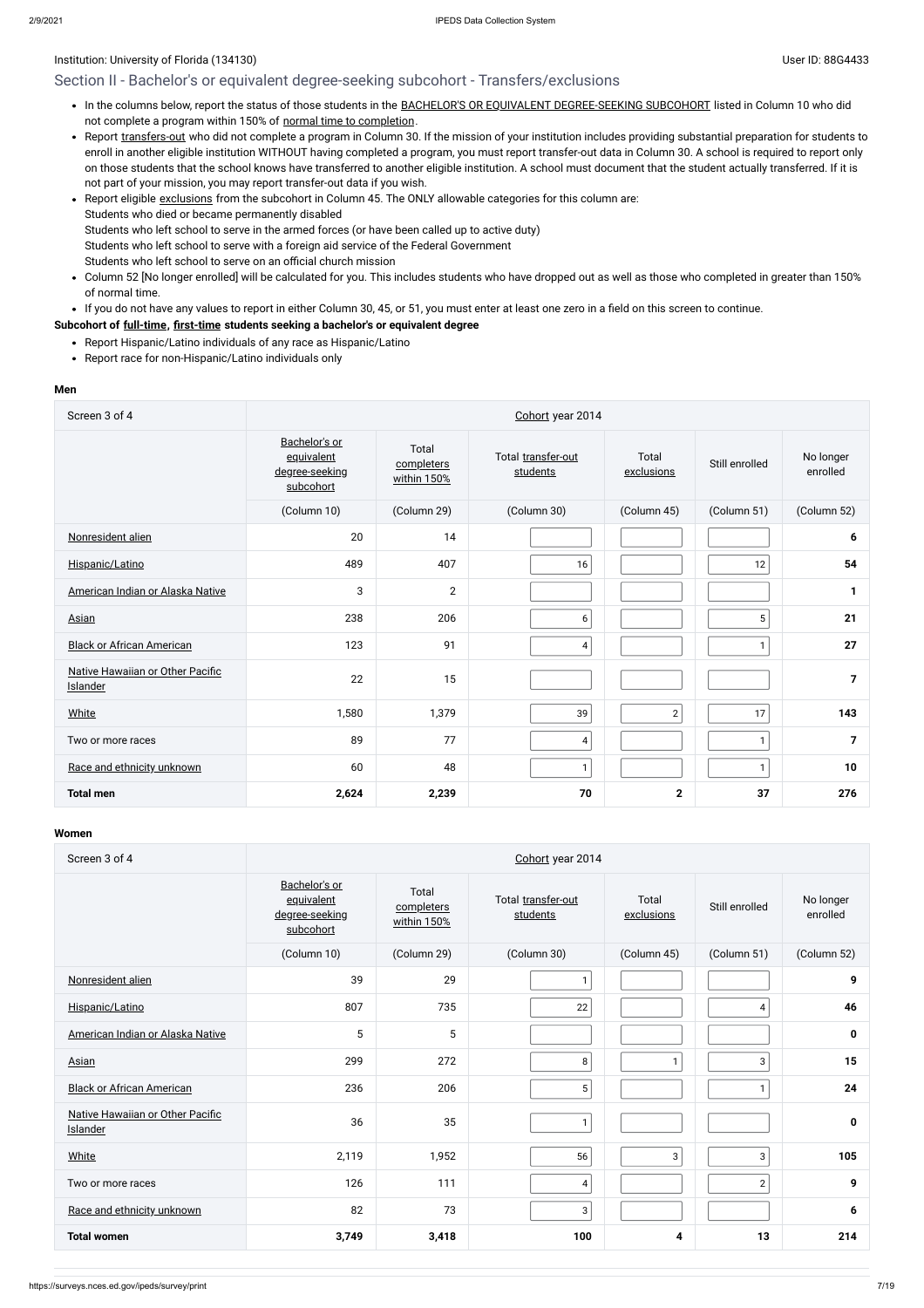| Total men +<br>· women | $\sim$<br>. | ---<br>J.UJ | 170 | 50 | 490 |
|------------------------|-------------|-------------|-----|----|-----|
|                        |             |             |     |    |     |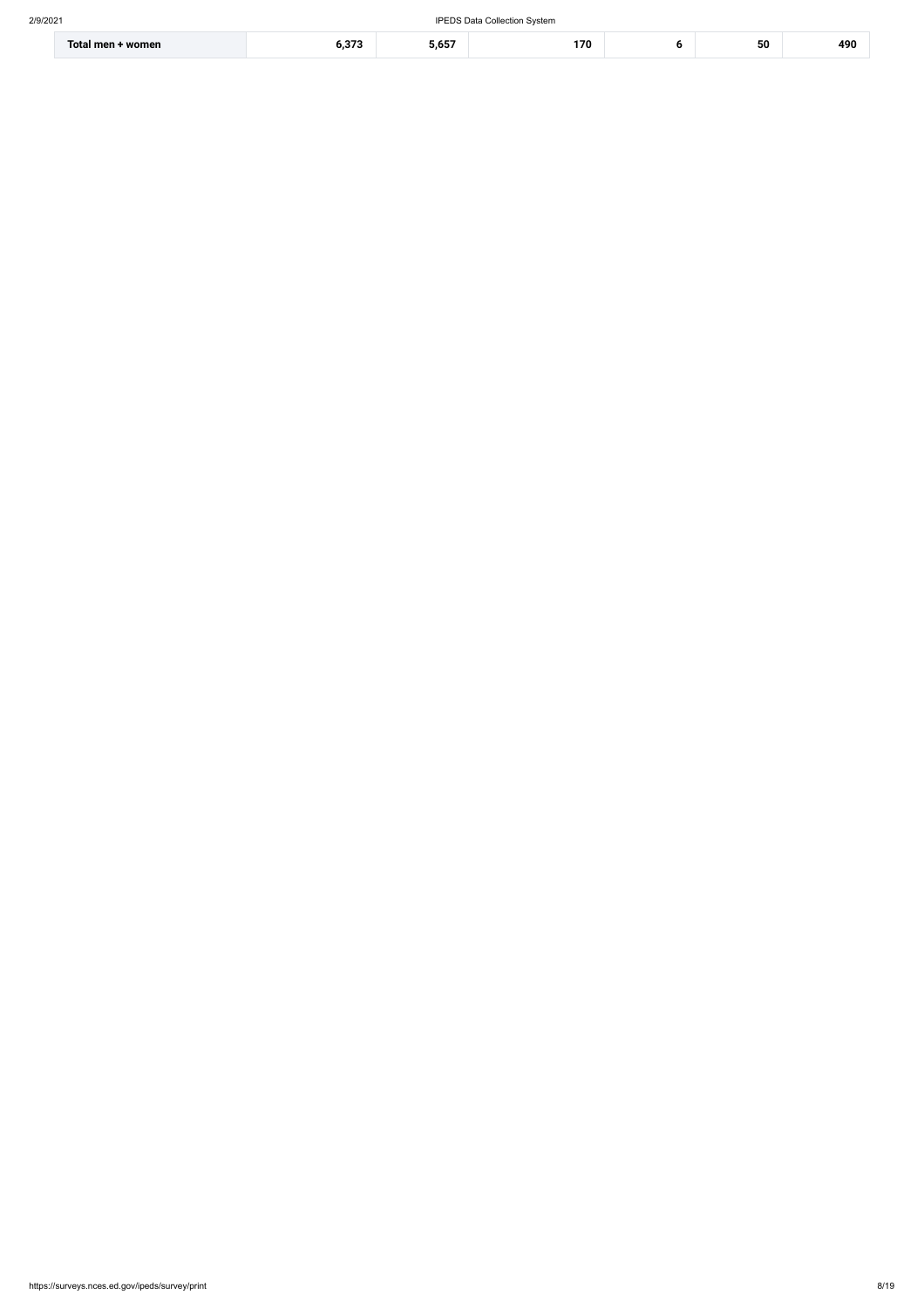# Section II - Bachelor's or equivalent degree-seeking cohort - Pell recipients and a recipients of a subsidized Direct Loan who did not receive a Pell Grant

### **For each subcohort, report the number of students in the cohort, total exclusions for the cohort, the number of students that completed a bachelor's or equivalent degree within 150% of normal time to completion, and the total completers within 150%.**

Recipients of a Pell Grant and Recipients of a Direct Subsidized Loan that did not receive a Pell Grant are **mutually exclusive**, that is, if a student is in one cohort, they cannot be in the other cohort.

- The total of these 2 subcohorts must be less than the Bachelor's or equivalent degree-seeking cohort

#### **Subcohort of [full-time](javascript:openglossary(259)), [first-time](javascript:openglossary(241)) students seeking a bachelor's or equivalent degree**

| Screen 4 of 4                                                                                      | Cohort year 2014                |                  |                                                                |                                 |  |
|----------------------------------------------------------------------------------------------------|---------------------------------|------------------|----------------------------------------------------------------|---------------------------------|--|
|                                                                                                    | Number of students<br>in cohort | Total exclusions | Completed<br>bachelor's degree<br>or equivalent<br>within 150% | Total completers<br>within 150% |  |
|                                                                                                    | (Column 10)                     | (Column 45)      | (Column 18)                                                    | (Column 29)                     |  |
| Bachelor's or equivalent degree-seeking cohort                                                     | 6,373                           | 6                | 5,657                                                          | 5,657                           |  |
| Recipients of a Pell Grant (within entering year)                                                  | 1,748                           | 3                | 1,492                                                          | 1,492                           |  |
| Recipients of a Direct Subsidized Loan (within entering year) that<br>did not receive a Pell Grant | 450                             |                  | 391                                                            | 391                             |  |
| Did not receive either a Pell Grant or Direct Subsidized Loan<br>(within entering year)            | 4,175                           | $\overline{2}$   | 3,774                                                          | 3,774                           |  |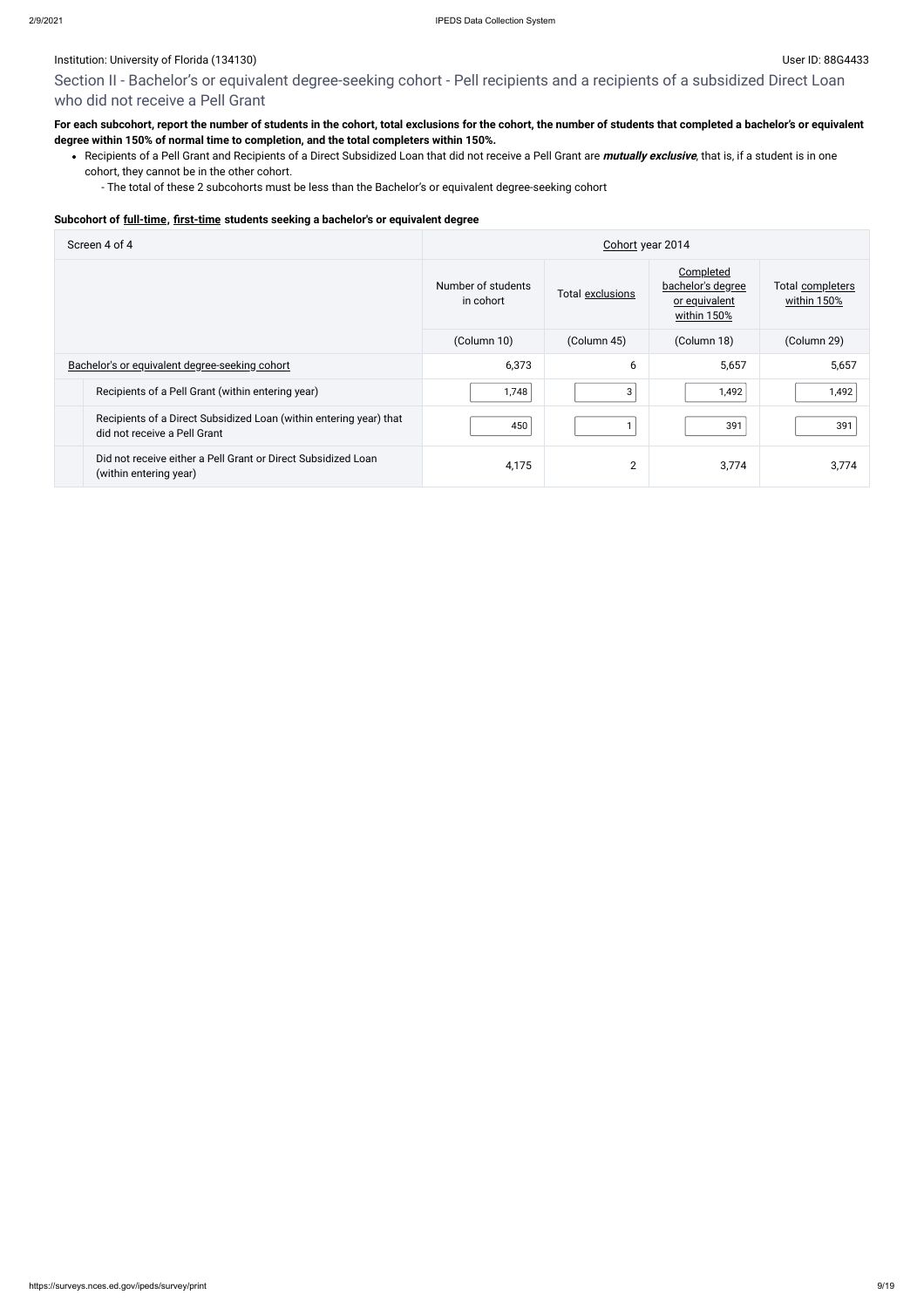### Institution: University of Florida (134130) Channels and the User ID: 88G4433

# Section III - Other degree/certificate-seeking subcohort - Completers within 150%

- Report Hispanic/Latino individuals of any race as Hispanic/Latino
- Report race for non-Hispanic/Latino individuals only
- In the columns below, report the status of the subcohort of students seeking other than a bachelor's or equivalent degree listed in Column 10.
- Of the students in Column 10, those who attained a degree or certificate other than a bachelor's degree within 150% of the normal time to complete the program as of August 31, 2020 should be reported in either Column 11 or 12, depending on the length of the program completed.
- Of the students in Column 10, those who attained a bachelor's degree or equivalent within 150% of normal time should be reported in Column 18.

### **Subcohort of [full-time](javascript:openglossary(259)), [first-time](javascript:openglossary(241)) students seeking other than a bachelor's degree**

#### **Men**

| Screen 1 of 3                                          | Cohort year 2014                            |                                                                                         |                                                                                                  |                                                      |                              |  |  |  |
|--------------------------------------------------------|---------------------------------------------|-----------------------------------------------------------------------------------------|--------------------------------------------------------------------------------------------------|------------------------------------------------------|------------------------------|--|--|--|
|                                                        | Other                                       | Subcohort students who completed their program within 150% of normal time to completion |                                                                                                  |                                                      |                              |  |  |  |
|                                                        | degree/certificate-<br>seeking<br>subcohort | <b>O</b> Completers of programs of<br>less than 2 academic yrs (or<br>equivalent)       | <b>t</b> Completers of programs of at least<br>2 but less than 4 academic yrs (or<br>equivalent) | Completers of<br>bachelor's or<br>equivalent degrees | completers<br>within<br>150% |  |  |  |
|                                                        | (Column 10)                                 | (Column 11)                                                                             | (Column 12)                                                                                      | (Column 18)                                          | (Column<br>29)               |  |  |  |
| Nonresident<br>alien                                   | $\pmb{0}$                                   |                                                                                         |                                                                                                  |                                                      | $\mathbf 0$                  |  |  |  |
| Hispanic/Latino                                        | 8                                           |                                                                                         |                                                                                                  | 8                                                    | 8                            |  |  |  |
| American Indian<br>or Alaska Native                    | $\pmb{0}$                                   |                                                                                         |                                                                                                  |                                                      | $\mathbf 0$                  |  |  |  |
| Asian                                                  | 5                                           |                                                                                         |                                                                                                  | $\mathbf{1}$                                         | $\mathbf{1}$                 |  |  |  |
| <b>Black or African</b><br>American                    | $\mathbf 0$                                 |                                                                                         |                                                                                                  |                                                      | $\mathbf 0$                  |  |  |  |
| <b>Native Hawaiian</b><br>or Other Pacific<br>Islander | $\pmb{0}$                                   |                                                                                         |                                                                                                  |                                                      | $\pmb{0}$                    |  |  |  |
| <b>White</b>                                           | 44                                          |                                                                                         |                                                                                                  | 39                                                   | 39                           |  |  |  |
| Two or more<br>races                                   | 1                                           |                                                                                         |                                                                                                  | $\mathbf{1}$                                         | $\mathbf 1$                  |  |  |  |
| Race and<br>ethnicity<br>unknown                       | 1                                           |                                                                                         |                                                                                                  | $\mathbf{1}$                                         | 1                            |  |  |  |
| <b>Total men</b>                                       | 59                                          | $\mathbf 0$                                                                             | $\bf{0}$                                                                                         | 50                                                   | 50                           |  |  |  |

| Screen 1 of 3                                          | Cohort year 2014                            |                                                                                         |                                                                                                  |                                                      |                              |  |  |  |
|--------------------------------------------------------|---------------------------------------------|-----------------------------------------------------------------------------------------|--------------------------------------------------------------------------------------------------|------------------------------------------------------|------------------------------|--|--|--|
|                                                        | Other                                       | Subcohort students who completed their program within 150% of normal time to completion |                                                                                                  |                                                      |                              |  |  |  |
|                                                        | degree/certificate-<br>seeking<br>subcohort | <b>O</b> Completers of programs of<br>less than 2 academic yrs (or<br>equivalent)       | <b>O</b> Completers of programs of at least<br>2 but less than 4 academic yrs (or<br>equivalent) | Completers of<br>bachelor's or<br>equivalent degrees | completers<br>within<br>150% |  |  |  |
|                                                        | (Column 10)                                 | (Column 11)                                                                             | (Column 12)                                                                                      | (Column 18)                                          | (Column<br>29)               |  |  |  |
| Nonresident<br>alien                                   | $\mathbf 0$                                 |                                                                                         |                                                                                                  |                                                      | 0                            |  |  |  |
| Hispanic/Latino                                        | 8                                           |                                                                                         |                                                                                                  | 5 <sup>1</sup>                                       | $5\phantom{1}$               |  |  |  |
| American Indian<br>or Alaska Native                    | $\mathbf 0$                                 |                                                                                         |                                                                                                  |                                                      | 0                            |  |  |  |
| <b>Asian</b>                                           | 4                                           |                                                                                         |                                                                                                  | $\overline{2}$                                       | $\mathbf{2}$                 |  |  |  |
| <b>Black or African</b><br>American                    | $\overline{2}$                              |                                                                                         |                                                                                                  | $\mathbf 1$                                          | $\mathbf 1$                  |  |  |  |
| Native Hawaiian<br>or Other Pacific<br><b>Islander</b> | 0                                           |                                                                                         |                                                                                                  |                                                      | $\mathbf 0$                  |  |  |  |
| White                                                  | 38                                          |                                                                                         |                                                                                                  | 28                                                   | 28                           |  |  |  |
| Two or more<br>races                                   | 1                                           |                                                                                         |                                                                                                  |                                                      | 0                            |  |  |  |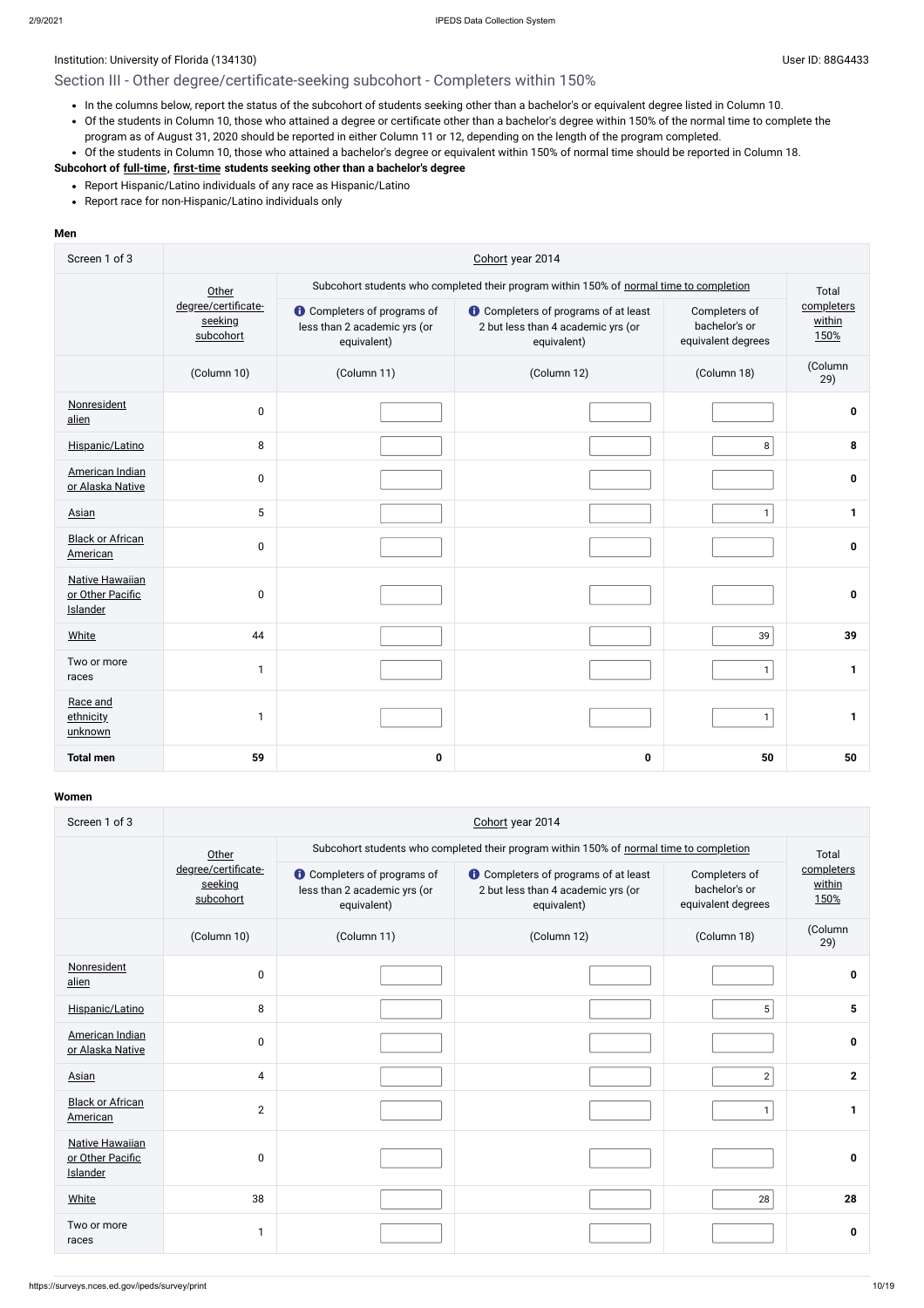### 2/9/2021 IPEDS Data Collection System

| Race and<br>ethnicity<br>unknown |     |          |   |    |    |
|----------------------------------|-----|----------|---|----|----|
| <b>Total women</b>               | 54  | $\bf{0}$ | 0 | 37 | 37 |
|                                  |     |          |   |    |    |
| Total men +<br>women             | 113 | 0        | 0 | 87 | 87 |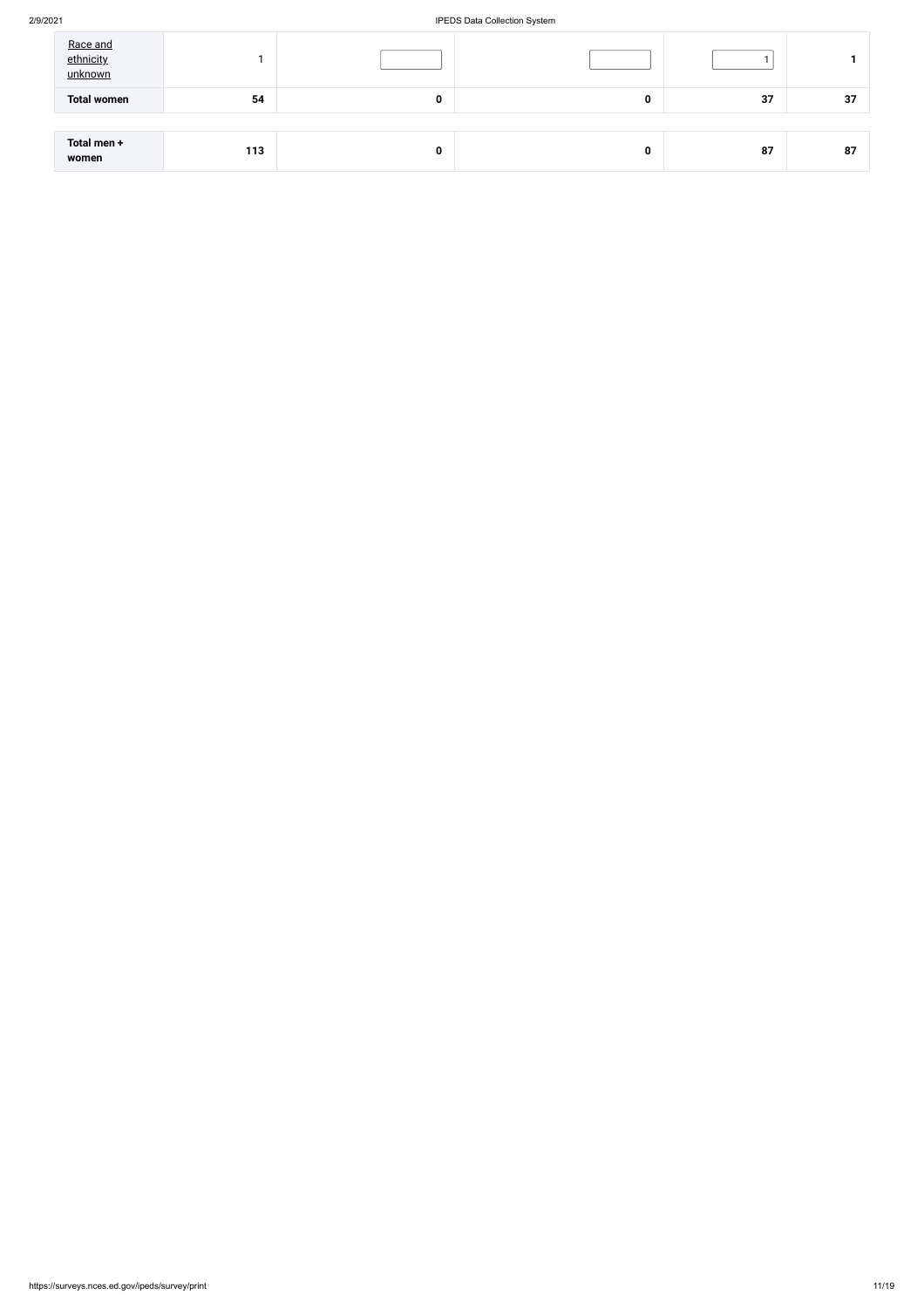### Section III - Other degree/certificate-seeking subcohort - Transfers/exclusions

- . In the columns below, report the status of those students in the OTHER [DEGREE/CERTIFICATE-SEEKING SUBCOHORT](javascript:openglossary(441)) listed in Column 10 who did not complete a program within 150% of normal time to [completion](javascript:openglossary(421)).
- Report [transfers-out](javascript:openglossary(657)) who did not complete a program in Column 30. A school is required to report only on those students that the school knows have transferred to another eligible institution. A school must document that the student actually transferred. If it is not part of your mission, you may report transfer-out data if you wish.
- Report eligible [exclusions](javascript:openglossary(207)) from the subcohort in Column 45. The ONLY allowable categories for this column are: Students who died or became permanently disabled Students who left school to serve in the armed forces (or have been called up to active duty) Students who left school to serve with a foreign aid service of the Federal Government Students who left school to serve on an official church mission
- Column 52 [No longer enrolled] will be calculated for you. This includes students who dropped out as well as those who completed in greater than 150% of normal time.
- If you do not have any values to report in either Column 30, 45, or 51, you must enter at least one zero in a field on this screen to continue.

- Report Hispanic/Latino individuals of any race as Hispanic/Latino
- Report race for non-Hispanic/Latino individuals only

### **Subcohort of [full-time](javascript:openglossary(259)), [first-time](javascript:openglossary(241)) students seeking other than a bachelor's degree**

#### **Men**

| Screen 2 of 3                                | Cohort year 2014                               |                                 |                                |                     |                |                          |  |  |
|----------------------------------------------|------------------------------------------------|---------------------------------|--------------------------------|---------------------|----------------|--------------------------|--|--|
|                                              | Other degree/certificate-<br>seeking subcohort | Total completers<br>within 150% | Total transfer-out<br>students | Total<br>exclusions | Still enrolled | No<br>longer<br>enrolled |  |  |
|                                              | (Column 10)                                    | (Column 29)                     | (Column 30)                    | (Column 45)         | (Column 51)    | (Column<br>52)           |  |  |
| Nonresident alien                            | $\pmb{0}$                                      | $\pmb{0}$                       |                                |                     |                | $\mathbf 0$              |  |  |
| Hispanic/Latino                              | 8                                              | 8                               |                                |                     |                | $\mathbf 0$              |  |  |
| American Indian or Alaska<br><b>Native</b>   | $\mathbf 0$                                    | $\pmb{0}$                       |                                |                     |                | $\mathbf 0$              |  |  |
| Asian                                        | 5                                              | 1                               |                                |                     | $\overline{2}$ | $\mathbf{2}$             |  |  |
| <b>Black or African American</b>             | $\mathbf 0$                                    | $\pmb{0}$                       |                                |                     |                | $\mathbf 0$              |  |  |
| Native Hawaiian or Other<br>Pacific Islander | $\mathbf 0$                                    | $\pmb{0}$                       |                                |                     |                | 0                        |  |  |
| <b>White</b>                                 | 44                                             | 39                              |                                |                     | $\overline{2}$ | 3                        |  |  |
| Two or more races                            |                                                | $\mathbf{1}$                    |                                |                     |                | $\mathbf 0$              |  |  |
| Race and ethnicity unknown                   |                                                | 1                               |                                |                     |                | $\mathbf 0$              |  |  |
| <b>Total men</b>                             | 59                                             | 50                              | 0                              | 0                   | 4              | 5                        |  |  |

| Screen 2 of 3                                | Cohort year 2014                               |                                 |                                |                     |                |                                 |  |  |
|----------------------------------------------|------------------------------------------------|---------------------------------|--------------------------------|---------------------|----------------|---------------------------------|--|--|
|                                              | Other degree/certificate-<br>seeking subcohort | Total completers<br>within 150% | Total transfer-out<br>students | Total<br>exclusions | Still enrolled | <b>No</b><br>longer<br>enrolled |  |  |
|                                              | (Column 10)                                    | (Column 29)                     | (Column 30)                    | (Column 45)         | (Column 51)    | (Column<br>52)                  |  |  |
| Nonresident alien                            | $\pmb{0}$                                      | $\pmb{0}$                       |                                |                     |                | 0                               |  |  |
| Hispanic/Latino                              | 8                                              | 5                               |                                |                     | 3              | $\mathbf 0$                     |  |  |
| American Indian or Alaska<br><b>Native</b>   | $\pmb{0}$                                      | 0                               |                                |                     |                | $\mathbf 0$                     |  |  |
| Asian                                        | 4                                              | $\overline{2}$                  |                                |                     |                | 1                               |  |  |
| <b>Black or African American</b>             | 2                                              | $\mathbf{1}$                    |                                |                     |                | $\mathbf{1}$                    |  |  |
| Native Hawaiian or Other<br>Pacific Islander | $\pmb{0}$                                      | 0                               |                                |                     |                | $\mathbf 0$                     |  |  |
| White                                        | 38                                             | 28                              |                                |                     | 4              | 6                               |  |  |
| Two or more races                            | $\mathbf{1}$                                   | 0                               |                                |                     |                | 1                               |  |  |
| Race and ethnicity unknown                   | $\mathbf{1}$                                   | $\mathbf{1}$                    |                                |                     |                | 0                               |  |  |
| <b>Total women</b>                           | 54                                             | 37                              | 0                              | $\mathbf 0$         | 8              | 9                               |  |  |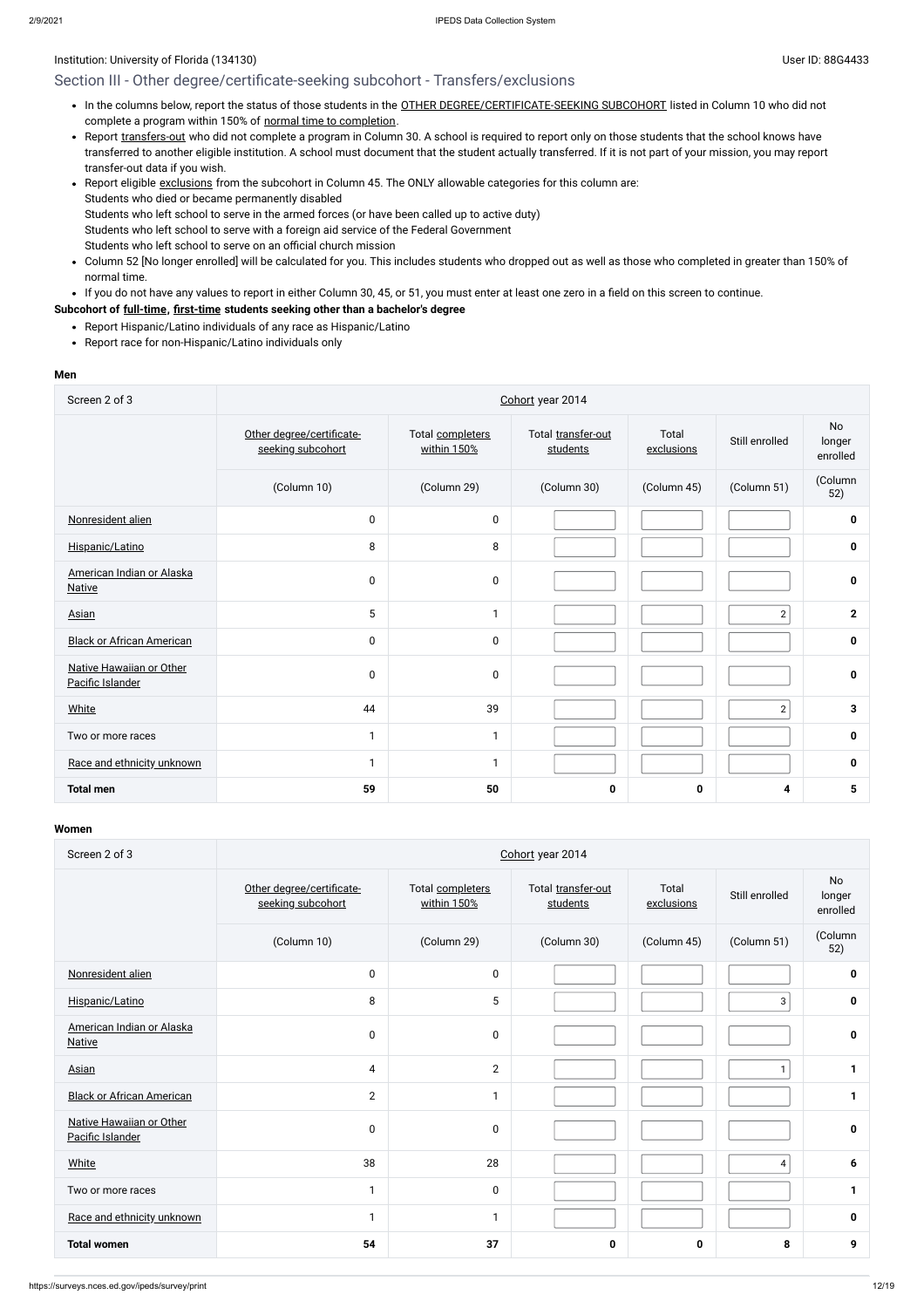| ⊦ women<br>Total men + | . .<br>. | ົ<br>О. |  |  | 1 A<br>. . |  |
|------------------------|----------|---------|--|--|------------|--|
|------------------------|----------|---------|--|--|------------|--|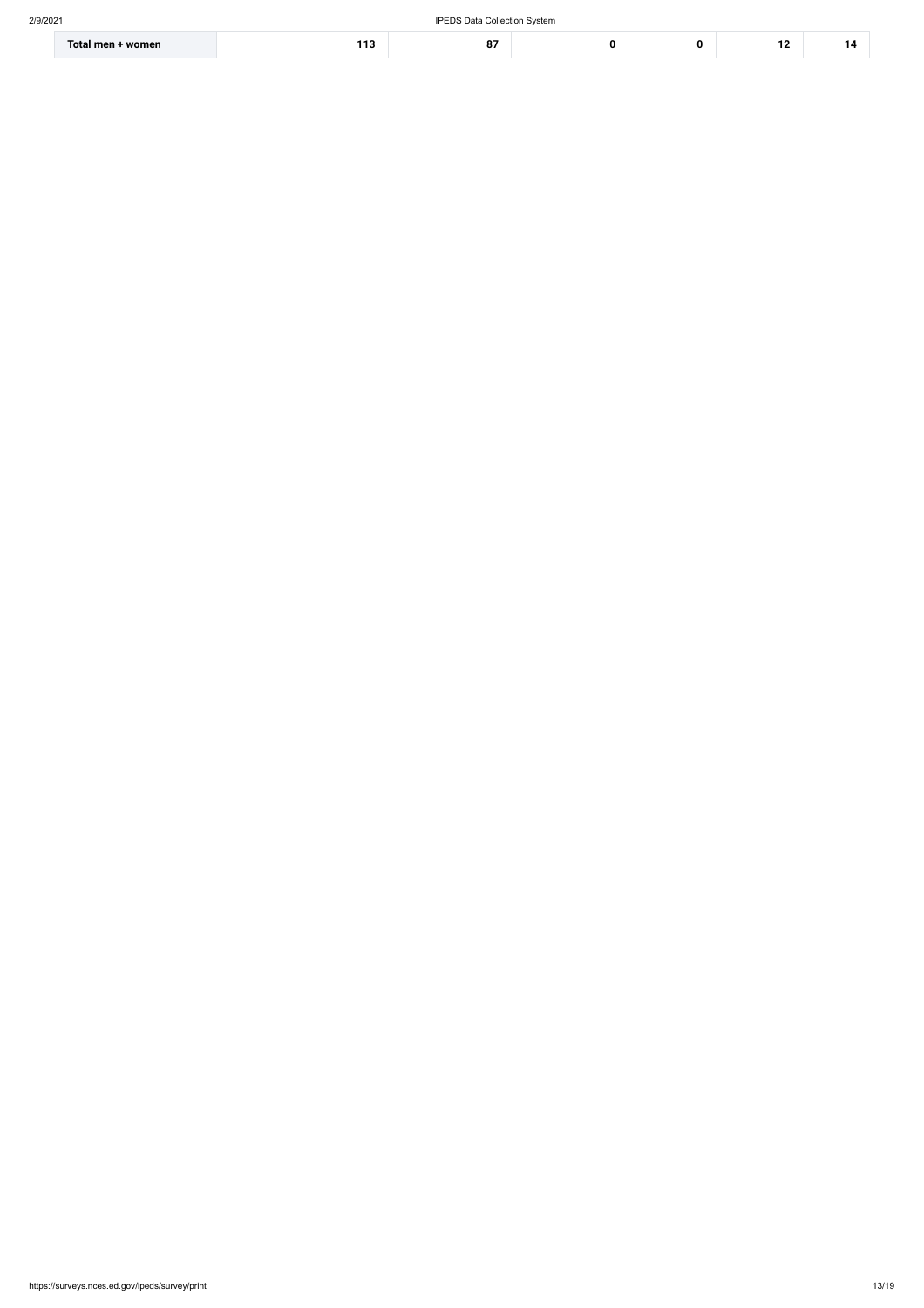Section III - Other degree/certificate-seeking subcohort - Pell recipients and recipients of a subsidized Direct Loan who did not receive a Pell Grant

### **For each subcohort, report the number of students in the cohort, total exclusions for the cohort, the number of students who completed a bachelor's or equivalent degree with 150%, and the total completers within 150%.**

Recipients of a Pell Grant and Recipients of a Direct Subsidized Loan that did not receive a Pell Grant are **mutually exclusive**, that is, if a student is in one cohort, they cannot be in the other cohort.

- The total of these 2 subcohorts must be less than the other degree/certificate-seeking cohort

#### **Subcohort of [full-time](javascript:openglossary(259)), [first-time](javascript:openglossary(241)) students seeking other than a bachelor's degree**

| Screen 3 of 3                                                                                      | Cohort year 2014                |                  |                                                                |                                 |  |
|----------------------------------------------------------------------------------------------------|---------------------------------|------------------|----------------------------------------------------------------|---------------------------------|--|
|                                                                                                    | Number of students<br>in cohort | Total exclusions | Completed<br>bachelor's degree<br>or equivalent<br>within 150% | Total completers<br>within 150% |  |
|                                                                                                    | (Column 10)                     | (Column 45)      | (Column 18)                                                    | (Column 29)                     |  |
| Other degree/certificate-seeking cohort                                                            | 113                             | 0                | 87                                                             | 87                              |  |
| Recipients of a Pell Grant (within entering year)                                                  | 18                              | 0                | 11                                                             |                                 |  |
| Recipients of a Direct Subsidized Loan (within entering year) that<br>did not receive a Pell Grant | 8                               | 0                | 5                                                              | 5                               |  |
| Did not receive either a Pell Grant or Direct Subsidized Loan<br>(within entering year)            | 87                              | 0                | 71                                                             |                                 |  |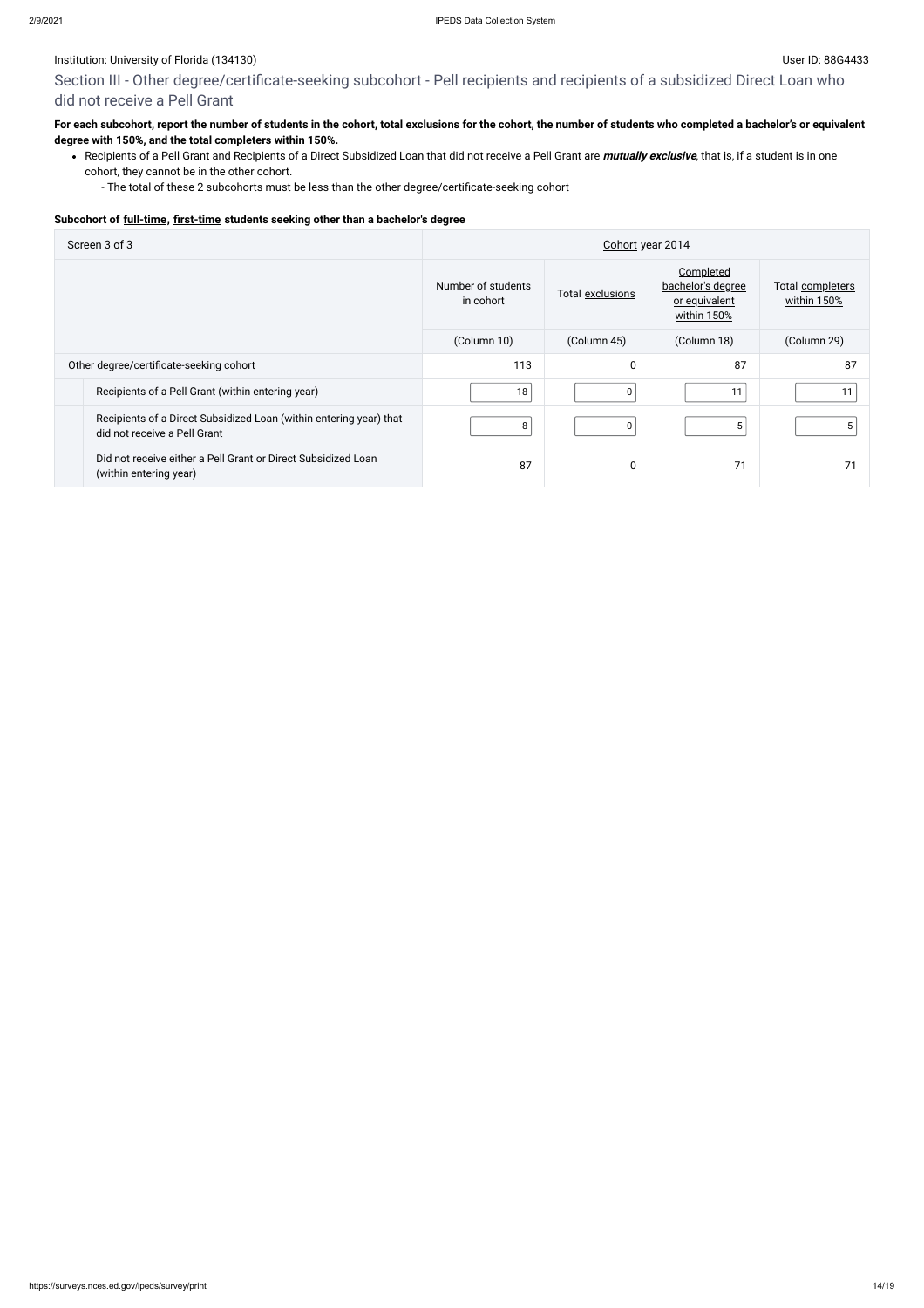### Institution: University of Florida (134130) Channels and the User ID: 88G4433

### Graduation and transfer-out rates

### **Calculation of graduation and transfer-out rates**

| Screen 1 of 2                                          | Cohort year 2014       |                   |
|--------------------------------------------------------|------------------------|-------------------|
|                                                        | <b>Graduation rate</b> | Transfer-out rate |
| Overall Rates (will be displayed on College Navigator) | 89                     |                   |
| Men                                                    | 85                     |                   |
| Women                                                  | 91                     |                   |

### **Graduation rates displayed below in bold italics will be displayed on College Navigator**

| Graduation rates for students pursuing bachelor's or equivalent degrees |                        |                        |                        |  |  |  |
|-------------------------------------------------------------------------|------------------------|------------------------|------------------------|--|--|--|
|                                                                         | 4 year graduation rate | 5 year graduation rate | 6 year graduation rate |  |  |  |
| Men                                                                     | 54                     | 82                     | 85                     |  |  |  |
| Women                                                                   | 77                     | 90                     | 91                     |  |  |  |
|                                                                         |                        |                        |                        |  |  |  |
| Total (men and women)                                                   | 67                     | 87                     | 89                     |  |  |  |
| Nonresident alien                                                       | 64                     | 73                     | 73                     |  |  |  |
| Hispanic/Latino                                                         | 66                     | 85                     | 88                     |  |  |  |
| American Indian or Alaska Native                                        | 50                     | 88                     | 88                     |  |  |  |
| <b>Asian</b>                                                            | 68                     | 87                     | 89                     |  |  |  |
| <b>Black or African American</b>                                        | 62                     | 80                     | 83                     |  |  |  |
| Native Hawaiian or Other Pacific Islander                               | 71                     | 84                     | 86                     |  |  |  |
| <b>White</b>                                                            | 69                     | 88                     | 90                     |  |  |  |
| Two or more races                                                       | 62                     | 86                     | 87                     |  |  |  |
| Race and ethnicity unknown                                              | 64                     | 82                     | 85                     |  |  |  |

### **Do you wish to provide additional context notes?**

Therefore, you should write all context notes using proper grammar (e.g., complete sentences with punctuation) and common language that can be easily

No  $\bigcirc$ 

understood by students and parents (e.g., spell out acronyms).

 $\bigcirc$ 

You may use the box below to provide additional context for the data you have reported above. Context notes will be posted on the College Navigator website.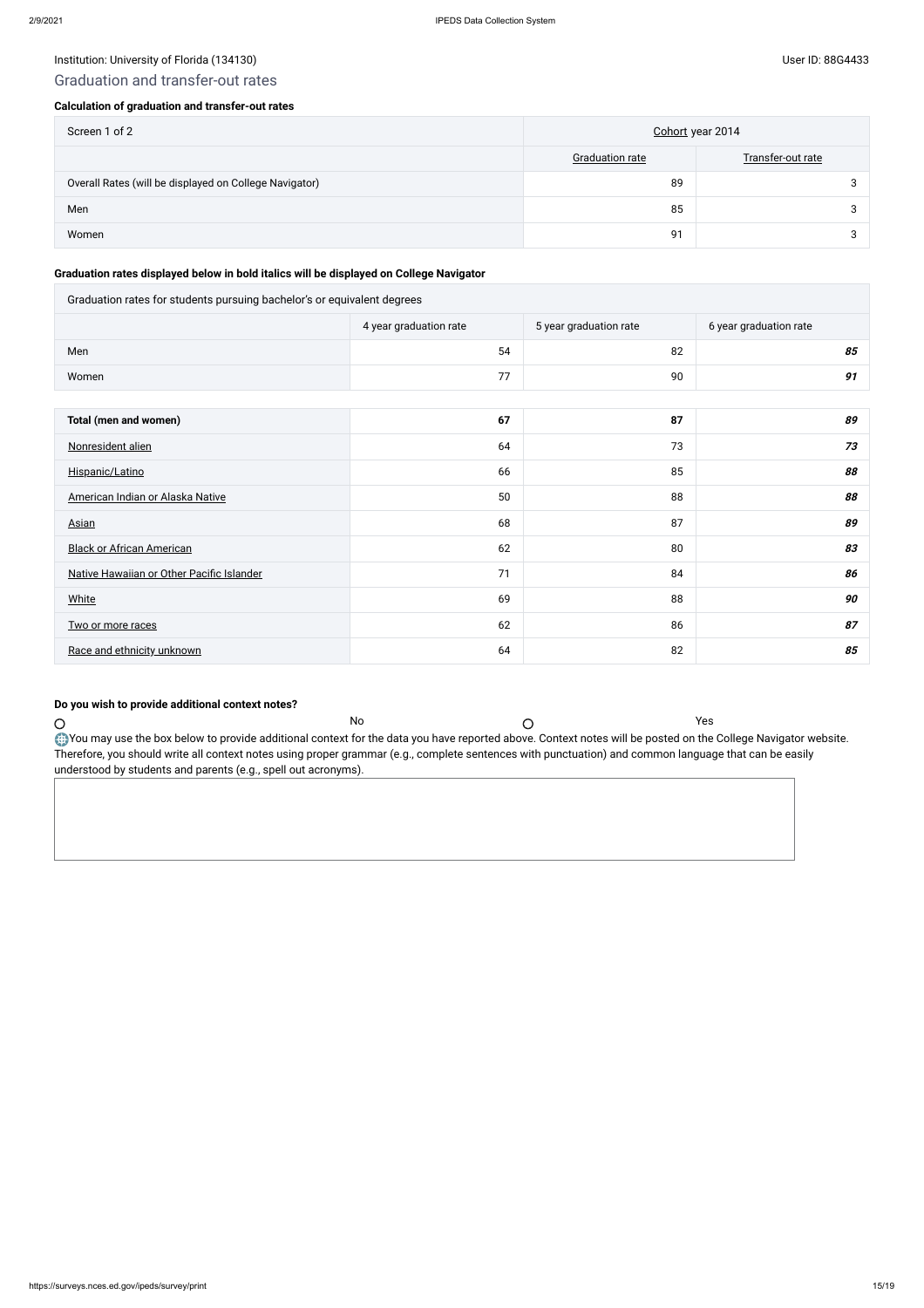### Institution: University of Florida (134130) Controlled to the USE of District of The User ID: 88G4433

# 4-year average rates

### **4-year average rates**

Screen 2 of 2

#### **Men**

|                              | 2011  | 2012  | 2013  | 2014  | 4-year Total |
|------------------------------|-------|-------|-------|-------|--------------|
| Adjusted cohort              | 2,609 | 2,606 | 2,646 | 2,681 | 10,542       |
| Total completers within 150% | 2,229 | 2,261 | 2,243 | 2,289 | 9,022        |
| Total transfer-out students  | 87    | 80    | 81    | 70    | 318          |

### **Women**

|                              | 2011  | 2012  | 2013  | 2014  | 4-year Total |
|------------------------------|-------|-------|-------|-------|--------------|
| Adjusted cohort              | 3,809 | 3,619 | 3,707 | 3,799 | 14,934       |
| Total completers within 150% | 3,421 | 3,337 | 3,364 | 3,455 | 13,577       |
| Total transfer-out students  | 123   | 89    | 96    | 100   | 408          |

### **Total (men and women)**

|                                                                                | 2011  | 2012  | 2013  | 2014  | 4-year Total |
|--------------------------------------------------------------------------------|-------|-------|-------|-------|--------------|
| Adjusted cohort                                                                | 6,418 | 6,225 | 6,353 | 6,480 | 25,476       |
| Total completers within 150%                                                   | 5,650 | 5,598 | 5,607 | 5,744 | 22,599       |
| Total transfer-out students                                                    | 210   | 169   | 177   | 170   | 726          |
|                                                                                |       |       |       |       |              |
| 4-year average Student Right-to-Know completion or graduation rate calculation |       |       |       |       | 89           |
| (Total Completers within 150% / Adjusted Cohort)                               |       |       |       |       |              |
|                                                                                |       |       |       |       |              |
| 4-year average Student Right-to-Know transfer-out rate calculation             |       |       |       |       | 3            |
| (Total Transfer-out Students / Adjusted Cohort)                                |       |       |       |       |              |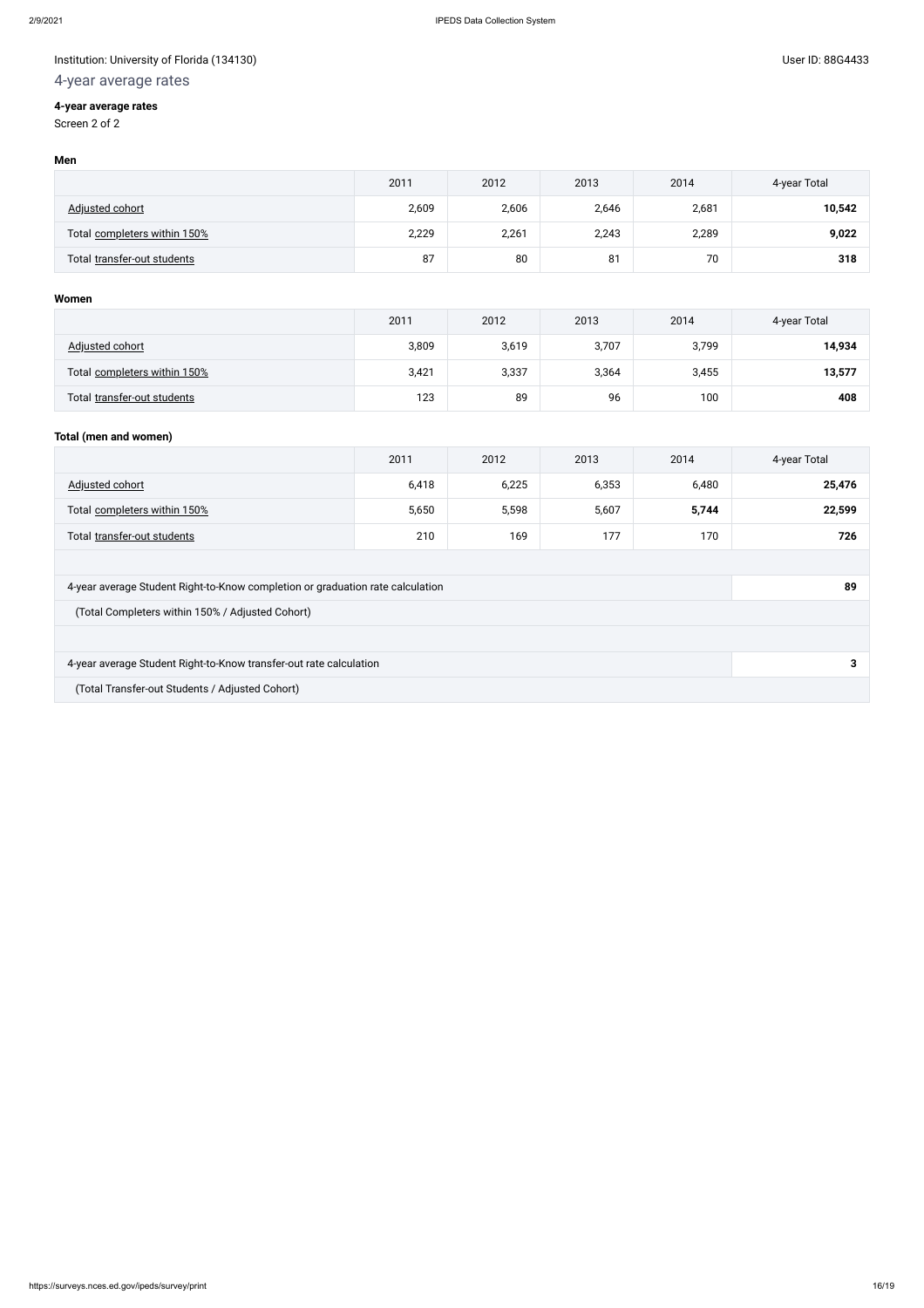### Prepared by

### **Prepared by**

Reporting Reminders:

- The name of the preparer is being collected so that we can follow up with the appropriate person in the event that there are questions concerning the data.
- The Keyholder will be copied on all email correspondence to other preparers.
- The time it took to prepare this component is being collected so that we can continue to improve our estimate of the reporting burden associated with IPEDS.
- Please include in your estimate the time it took for you to review instructions, query and search data sources, complete and review the component, and submit the data through the Data Collection System.
- Thank you for your assistance.

| This survey component was prepared by: |                        |        |                          |         |                   |
|----------------------------------------|------------------------|--------|--------------------------|---------|-------------------|
|                                        | Keyholder              |        | <b>SFA Contact</b>       |         | <b>HR Contact</b> |
| U                                      | <b>Finance Contact</b> | $\cup$ | Academic Library Contact | $\odot$ | Other             |
| Name:                                  | Noelle Mecoli          |        |                          |         |                   |
| Email:                                 | nmecoli@aa.ufl.edu     |        |                          |         |                   |

|      | How many staff from your institution only were involved in the data collection and reporting process of this survey component? |
|------|--------------------------------------------------------------------------------------------------------------------------------|
| 4.00 | Number of Staff (including yourself)                                                                                           |

How many hours did you and others from your institution only spend on each of the steps below when responding to this survey component? Exclude the hours spent collecting data for state and other reporting purposes.

| Staff member  | <b>Collecting Data Needed</b> | Revising Data to Match<br><b>IPEDS Requirements</b> | <b>Entering Data</b> | Revising and Locking Data |
|---------------|-------------------------------|-----------------------------------------------------|----------------------|---------------------------|
| Your office   | 16.00<br>hours                | 2.00<br>hours                                       | 2.00<br>hours        | hours                     |
| Other offices | .00<br>hours                  | hours                                               | hours                | hours                     |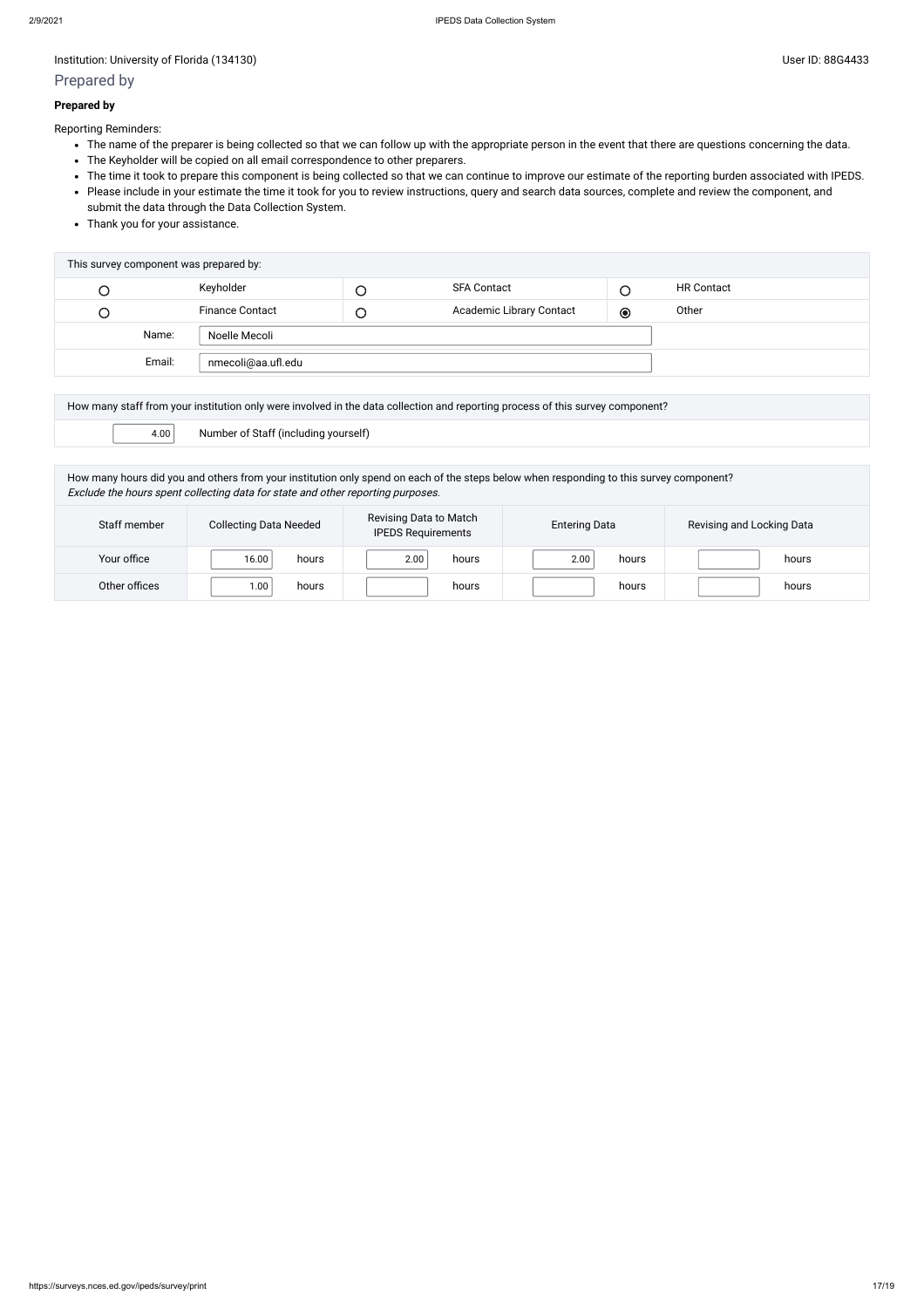### Summary

#### **2020 IPEDS Graduation Rate Component Data Summary**

Please review your data for accuracy. If you have questions about the data displayed below after reviewing the data reported on the survey screens, please contact the IPEDS Help Desk at: 1-877-225-2568 or [ipedshelp@rti.org](mailto:ipedshelp@rti.org).

IPEDS collects important information regarding your institution. All data reported in IPEDS survey components become available in the IPEDS Data Center and appear as aggregated data in various Department of Education reports. Additionally, some of the reported data appears specifically for your institution through the College Navigator website and is included in your institution's Data Feedback Report (DFR). The purpose of this summary is to provide you an opportunity to view some of the data that, when accepted through the IPEDS quality control process, will appear on the College Navigator website and/or your DFR. College Navigator is updated approximately three months after the data collection period closes and Data Feedback Reports will be available through the Data [Center](https://nces.ed.gov/ipeds/use-the-data) and sent to your institution's CEO in November 2020.

| <b>Overall Graduation Rate</b>                        |       |  |  |
|-------------------------------------------------------|-------|--|--|
| <b>Graduation Rate</b>                                | 89%   |  |  |
| Total number of students in the Adjusted Cohort       | 6.480 |  |  |
| Total number of completers within 150% of normal time | 5.744 |  |  |

| <b>Overall Transfer-out Rate</b>                         |       |  |  |
|----------------------------------------------------------|-------|--|--|
| Transfer-out Rate                                        | 3%    |  |  |
| Total number of students in the Adjusted Cohort          | 6.480 |  |  |
| Total number of transfers-out within 150% of normal time | 170.  |  |  |

| <b>Graduation Rate for students pursuing Bachelor's Degrees</b>            |       |  |  |  |
|----------------------------------------------------------------------------|-------|--|--|--|
| <b>Graduation Rate for Bachelor's Cohort</b>                               | 89%   |  |  |  |
| Total number of students in the Adjusted Cohort                            | 6,367 |  |  |  |
| Total number of bachelor's degree completers within 150% of<br>normal time | 5.657 |  |  |  |